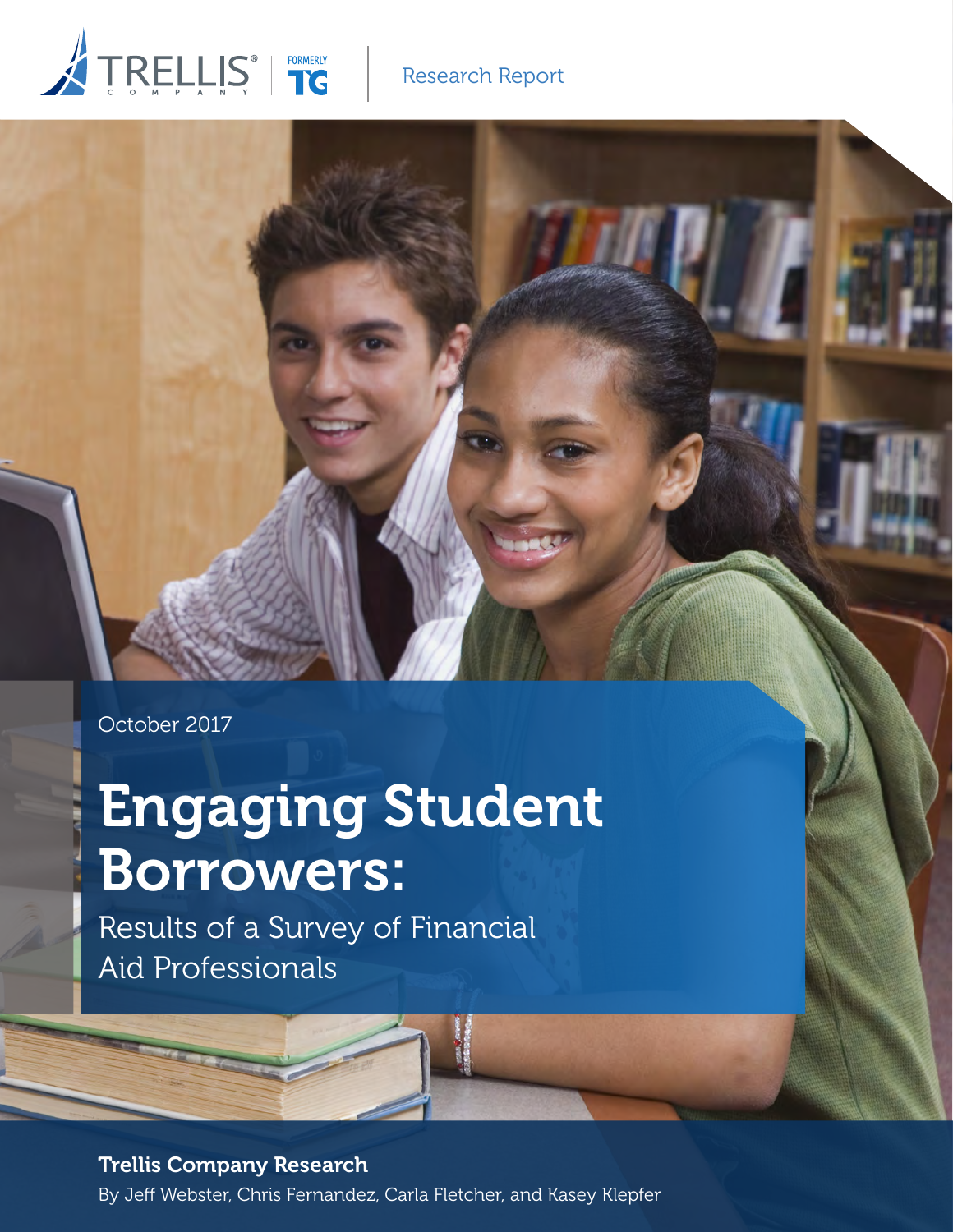## ADDITIONAL TRELLIS COMPANY PUBLIC POLICY PUBLICATIONS

*State of Student Aid and Higher Education in Texas (SOSA),* January 2017

*Above and Beyond: What Eight Colleges Are Doing to Improve Student Loan Counseling,* September 2015

- *A Time to Every Purpose: Understanding and Improving the Borrower Experience with Online Student Loan Entrance Counseling,* April 2015
- *Informed or Overwhelmed? A Legislative History of Student Loan Counseling with a Literature Review on the Efficacy of Loan Counseling,* February 2015
- *From Passive to Proactive: Understanding and Improving the Borrower Experience with Online Student Loan Exit Counseling,* February 2015
- Financial Aid at the Crossroads: Managing the Student Debt Crisis in Texas, December 2013
- *Behind the Numbers: Making Sense of Cohort Default Rates,* December 2013
- *Balancing Passion and Practicality: The Role of Debt and Major on Students' Financial Outcomes,* August 2012
- *With Great Challenges Come Great Opportunities: Promising Practices of Texas Community Colleges,*  June 2011

*Digging Deeper: An Analysis of Student Loan Debt in Texas,* November 2010

- *How to Graduate High-Risk Students: Lessons from Successful For-Profit Colleges and Schools in Texas,*  June 2010
- *The Toughest Test: The Student Loan Liquidity Crisis of 2007-08 in Texas,* November 2008
- *Ready, Willing, and Unable: How Financial Barriers Obstruct Bachelor-degree Attainment in Texas,* December 2006

## ACKNOWLEDGEMENTS

Trellis Company (formerly TG), and the authors were fortunate to collaborate with Charlotte Etier and the policy and federal relations team at National Association of Student Financial Aid Administrators, as well as Daniel Gorin and P.J. Tabit (both from the Board of Governors of the Federal Reserve System), who developed this research project. We are grateful for their continued interest, insights, and analysis throughout the study including helpful commentary on various drafts of the report. We also thank Charlotte for administering the survey on behalf of NASFAA. Tahir Alberga from the Board of Governors joined Dan and P.J. in analyzing the data. The NASFAA policy team, especially Joan Berkes, provided valuable comments on drafts. Within Trellis Company, the authors thank Bryan Ashton and George Torres for their valuable feedback. We would also like to thank the financial aid administrators who participated in this research; their insight was invaluable.

## Preferred Citation:

Klepfer, K., Ashton, B., Bradley, D., Fernandez, C., Wartel, M., & Webster, J. (June 2018). Student Financial Wellness Survey: Spring 2018 Report. Trellis Research. Retrieved from: https://www.trelliscompany.org/student-finance-survey/.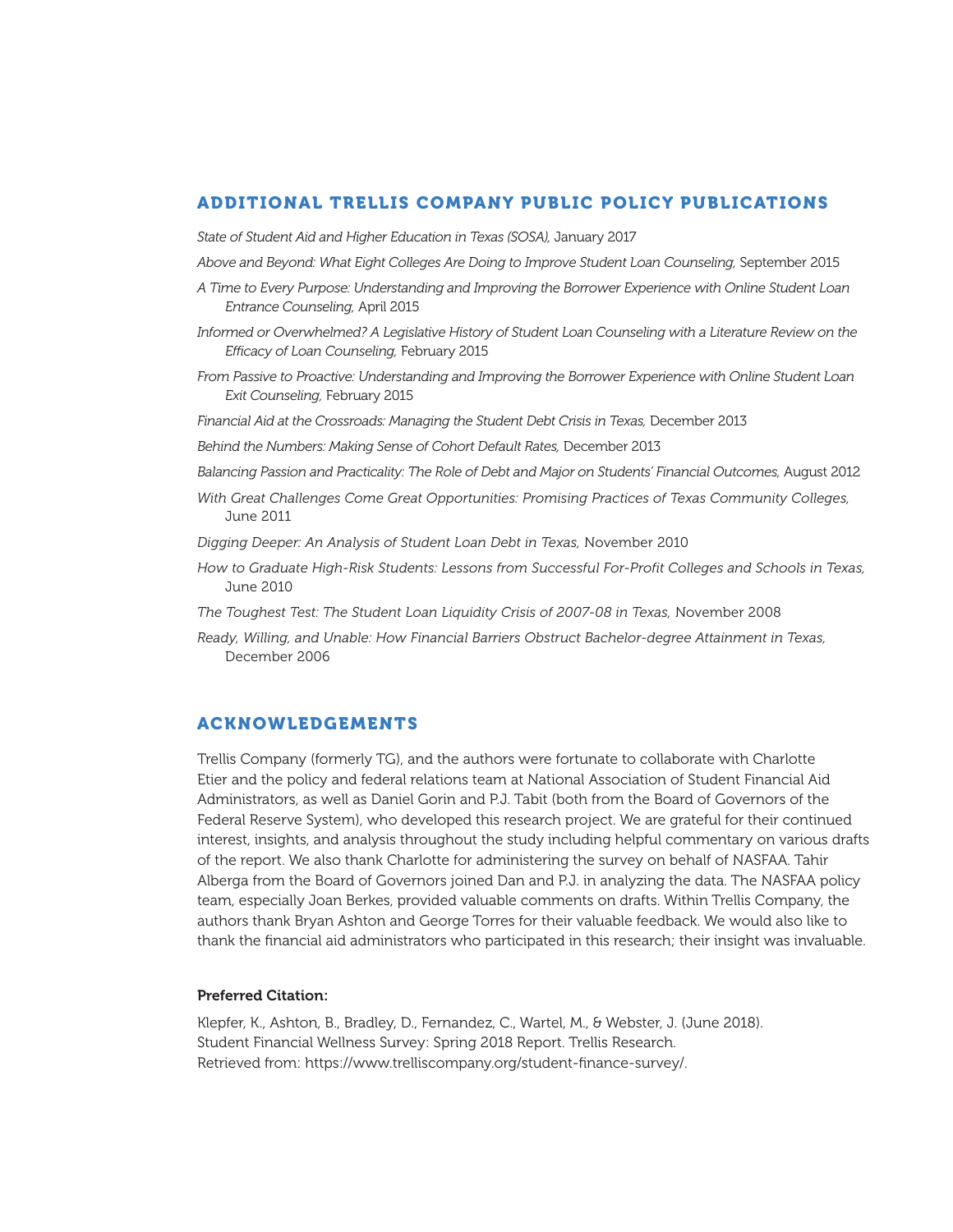## PREFACE

Beginning in 2013, Trellis Company (formerly TG), conducted four discrete but related studies as part of a multiphase research project on student loan counseling in the United States. A fifth report summarized these studies and provided a public policy focus to the research initiative.

- > *Informed or Overwhelmed? A Legislative History of Student Loan Counseling with a Literature Review on the Efficacy of Loan Counseling:* A literature review on loan counseling and financial education, combined with a history of legislation, regulations, and major government actions pertinent to federal student loan counseling;
- > *From Passive to Proactive: Understanding and Improving the Borrower Experience with Online Student Loan Exit Counseling:* An interview and observation-based study on the borrower experience with online student loan exit counseling;
- > *A Time to Every Purpose: Understanding and Improving the Borrower Experience with Online Student Loan Entrance Counseling:* An interview and observation-based study on the borrower experience with online student loan entrance counseling; and
- > *Above and Beyond: What Eight Colleges Are Doing to Improve Student Loan Counseling:*  A study of the promising practices in financial literacy training and student loan counseling currently employed at schools whose student loan borrowers outperform expectations; and
- > *Effective Counseling, Empowered Borrowers: An Evidenced-Based Policy Agenda for Informed Student Loan Borrowing and Repayment:* A summary of the findings and implications of the four studies as well as broad conclusions on the policy and practice of student loan counseling.

The current study expands upon a November 2016 report by the Board of Governors of the Federal Reserve System — *Student Loan Counseling Challenges and Opportunities: Findings from Focus Groups with Financial Aid Counselors.* Focus group participants were asked: What loan counseling tools and strategies do schools use? What challenges do financial aid officers face in providing loan counseling? What reflections on public policy do focus group members have in light of their loan counseling focus group discussion? What recommendations would focus group members make to improve loan counseling effectiveness?

Comments and requests for additional information regarding this report or any of Trellis' other public policy publications are welcome. Please direct questions to:

Jeff Webster Director of Research Phone Number: (800) 252-9743, ext. 4504 Fax Number: (512) 219-4932 Address: P.O. Box 83100, Round Rock, TX 78683-3100 Email: jeff.webster@trelliscompany.org www.trelliscompany.org Twitter: @trellisresearch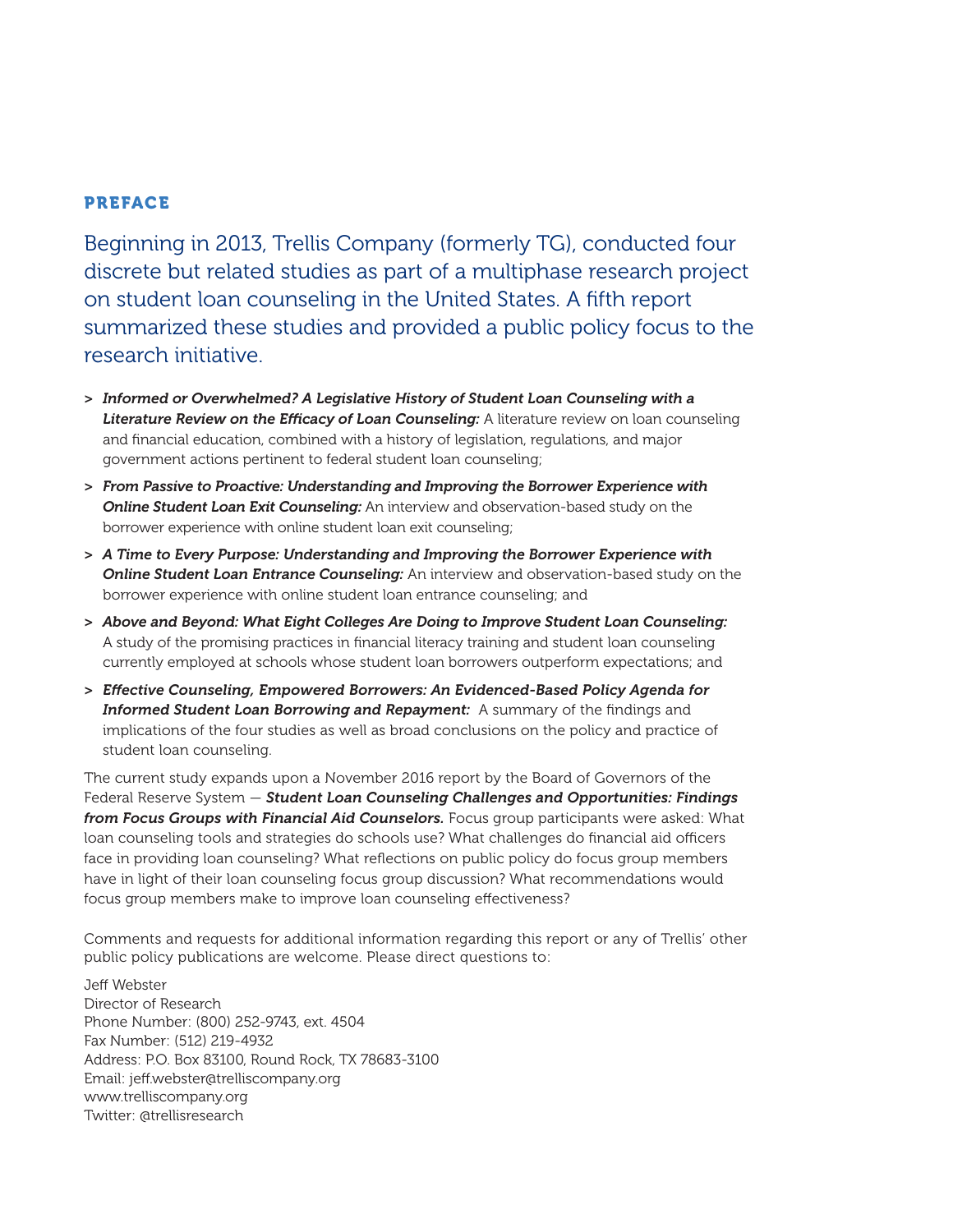## **Table of Contents**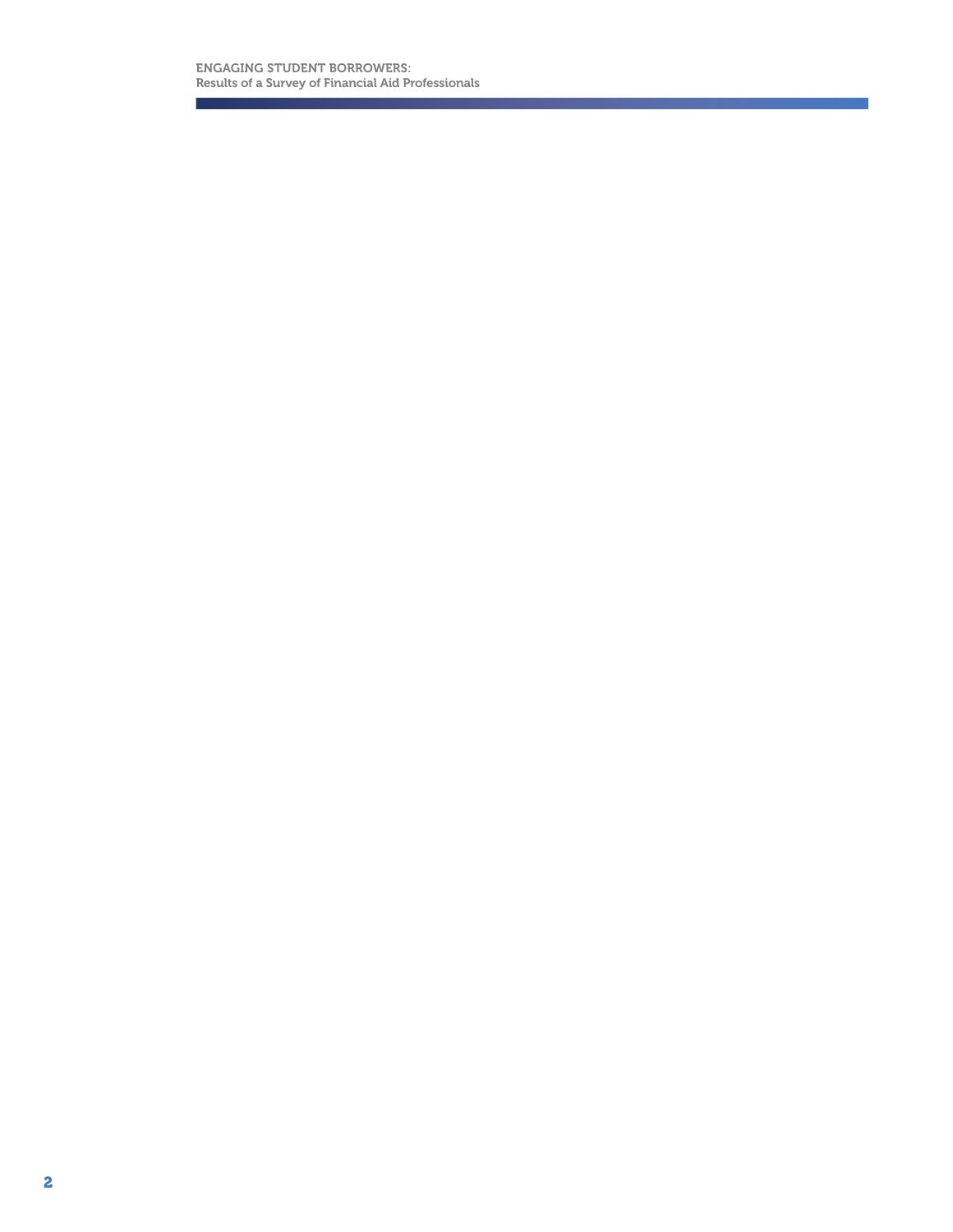## ENGAGING STUDENT BORROWERS:

Results of a Survey of Financial Aid Professionals By Jeff Webster, Chris Fernandez, Carla Fletcher, and Kasey Klepfer

## EXECUTIVE SUMMARY

To better understand current student loan counseling practices, challenges, and perspectives, Trellis Company (formerly TG) collaborated with the National Association of Student Financial Aid Administrators (NASFAA) and the Board of Governors of the Federal Reserve System (Board of Governors) on a study that featured a web-based survey sent by NASFAA to 916 financial aid officers on November 7, 2016. There were 180 responses (20 percent response rate) to this survey, nearly half of which were matched at the institution level to an October 2016 NASFAA benchmarking survey that captured financial aid office information such as staff size, function, and budget (NASFAA, 2016). Although not all responses could be matched, the additional data enable further analysis of correlations between institutional characteristics and survey responses.

The survey was designed to address seven key research questions:

1. What is the level of financial literacy among groups of students as perceived by financial aid officers?

FINDING: Except for financial aid administrators at graduate and professional institutions, respondents perceive low levels of financial literacy among their students. Aid officers had an even more pessimistic perception of financial literacy levels for groups of students considered at risk of dropping out and defaulting on student loans.

## 2. How do schools carry out their mandatory loan counseling responsibility?

FINDING: Mandatory loan counseling was nearly always delivered using the U.S. Department of Education's online tools. Schools direct students to these tools primarily because the tools effectively achieve the compliance requirement, and, secondarily, because the tools are free to schools and students. A smaller percentage of schools chose the tool because they believed it was effective in helping students become more financially literate.

## 3. What voluntary general financial counseling do colleges provide? Have schools considered other promising practices?

FINDING: Almost all schools respond to student requests for one-on-one financial counseling. Many schools also organize financial counseling sessions in large and small groups, and most publish financial education materials in print and/or online. Some schools have considered additional approaches, which suggests concerns for students' financial well-being and how that might affect student success.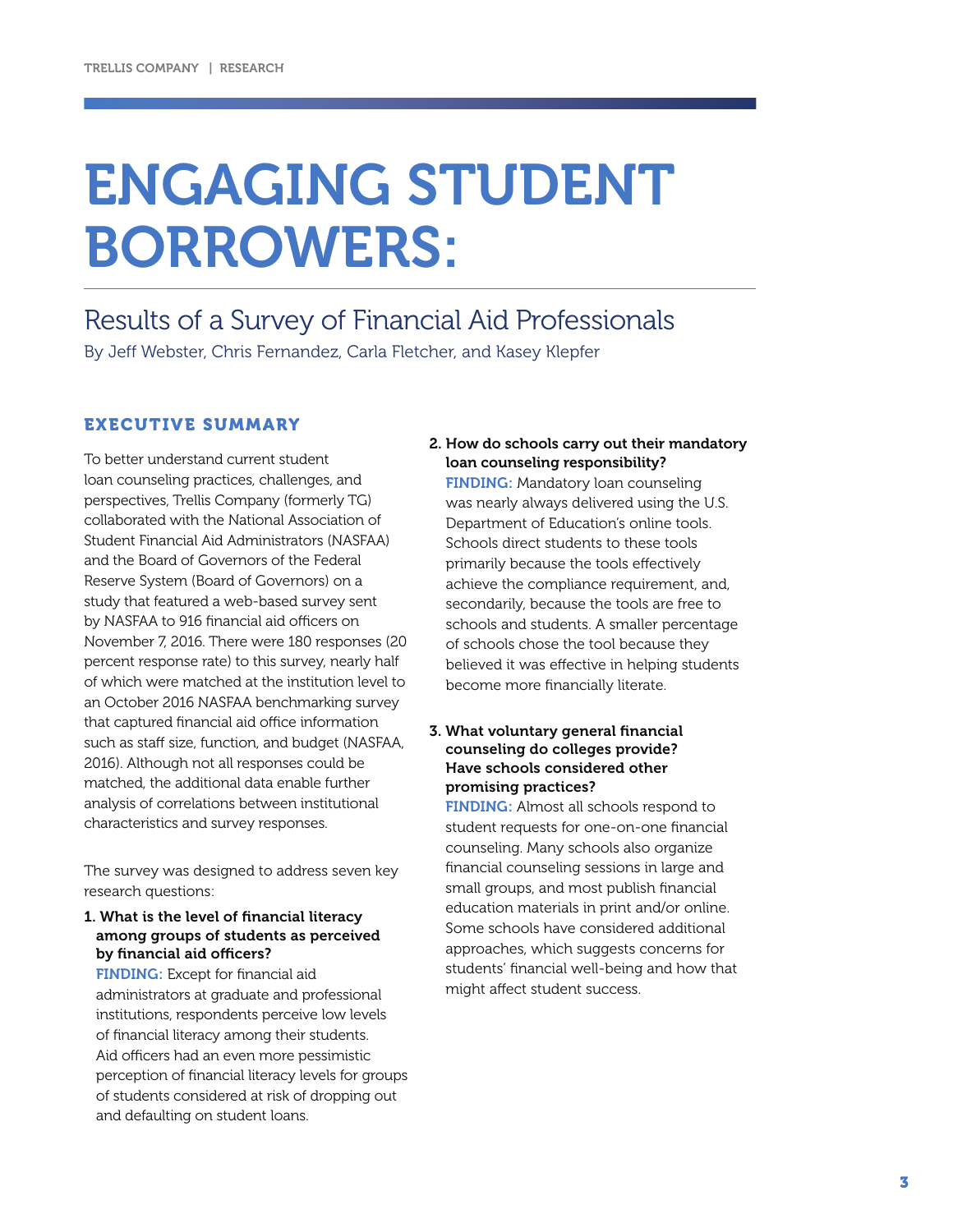## 4. Do schools reach out to all students, or do they narrow their outreach to specific populations? If groups of students are identified, which groups merit special attention?

FINDING: Statistical analysis suggests that better-resourced financial aid offices are more likely to proactively reach out to targeted groups of students. A sizeable percentage of schools target first-generation college-going students, ethnic/racial minorities, and lowincome students with additional financial counseling opportunities, although the outreach is seldom customized to appeal to these students.

5. What methods are used to promote general financial counseling?

FINDING: Emails to students' school addresses was the most common communication tool, although more than half of respondents also used postal mail for exit counseling. Many respondents also reported that they "Don't know" the best outreach method, especially for voluntary financial counseling.

## 6. How is success of general financial counseling measured?

FINDING: Success is typically understood in terms of federal cohort default rates and compliance with relevant laws and regulations, although about one third of respondents also use ad hoc feedback from students. This may reflect salient regulatory concerns and/or limited resources for new evaluation efforts.

7. What changes in general financial aid counseling would aid officers like to see? FINDING: Financial aid administrators would like to see students take a required course on financial education, with many administrators preferring that this take place annually and, given sufficient resources, be conducted face-to-face.

Unable to compel participation in extracurricular financial education, financial aid administrators compete for the attention of their students, despite often lacking both the resources and the specialized skills to do so. With or without the ability to mandate student participation, developing more effective ways to communicate with and counsel students will remain critical to the promotion of student success.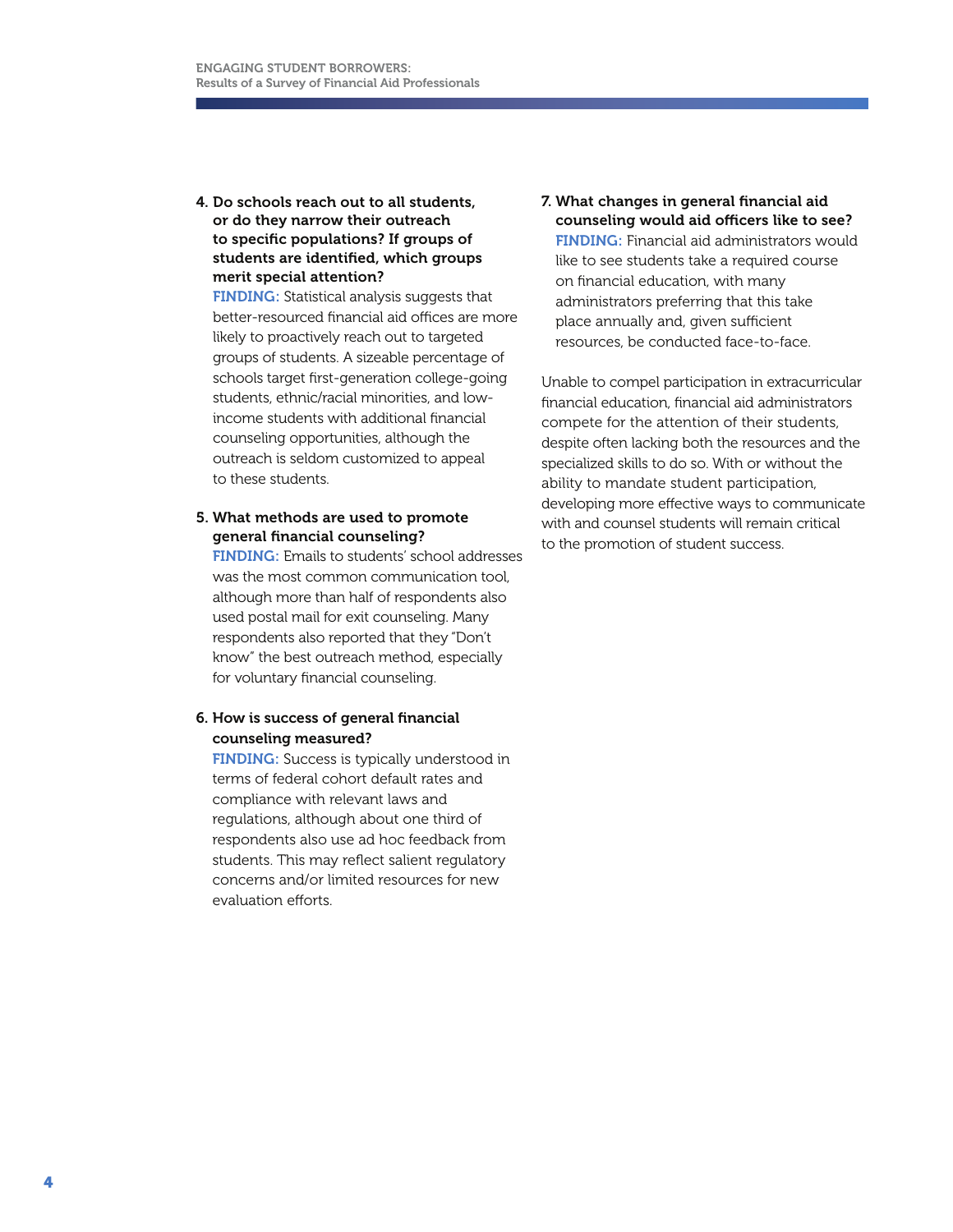

## INTRODUCTION

While all postsecondary students wager that the time and money spent on college will pay off, those nearly two-thirds of attendees who take out student loans also gamble (knowingly or unknowingly) that higher education will, at a minimum, give them the earning power to repay their debt. The bet is a wise one for most college students, who realize substantial lifetime earnings gains over their peers who did not go to college. But others, especially those who failed to earn a degree, find that the resulting debt has harsh long-term negative consequences.

At various points before and after borrowing, knowledgeable students can act to minimize the downside risks of their loans; yet, they face these opportunities with varying levels of information, financial literacy, and financial resources. To better prepare students to make informed decisions about borrowing and repayment, colleges that participate in the Federal Direct Student Loan Program are required by law<sup>1</sup> to provide loan counseling when a student first borrows and just

before the student leaves school or otherwise drops below half-time enrollment (Higher Education Act, Title 34: Education, Part 685, subpart C, § 685.304). Within certain parameters, colleges may meet this requirement however they see fit. Understanding how schools view and execute this responsibility and related financial counseling services will provide context to the preparedness of students to assume responsibility for their federal debt and, perhaps, suggest policy opportunities to strengthen student financial competence. Properly informed, students may make wiser choices with superior lasting benefits.

To better understand current student loan counseling practices, challenges, and perspectives, Trellis Company (formerly TG) collaborated with the National Association of Student Financial Aid Administrators (NASFAA) and the Board of Governors of the Federal Reserve System (Board of Governors) on a study that featured an email survey sent by NASFAA to 916 financial aid officers on November 7, 2016. Responses to this survey were then matched at the institution level to an October, 2016 NASFAA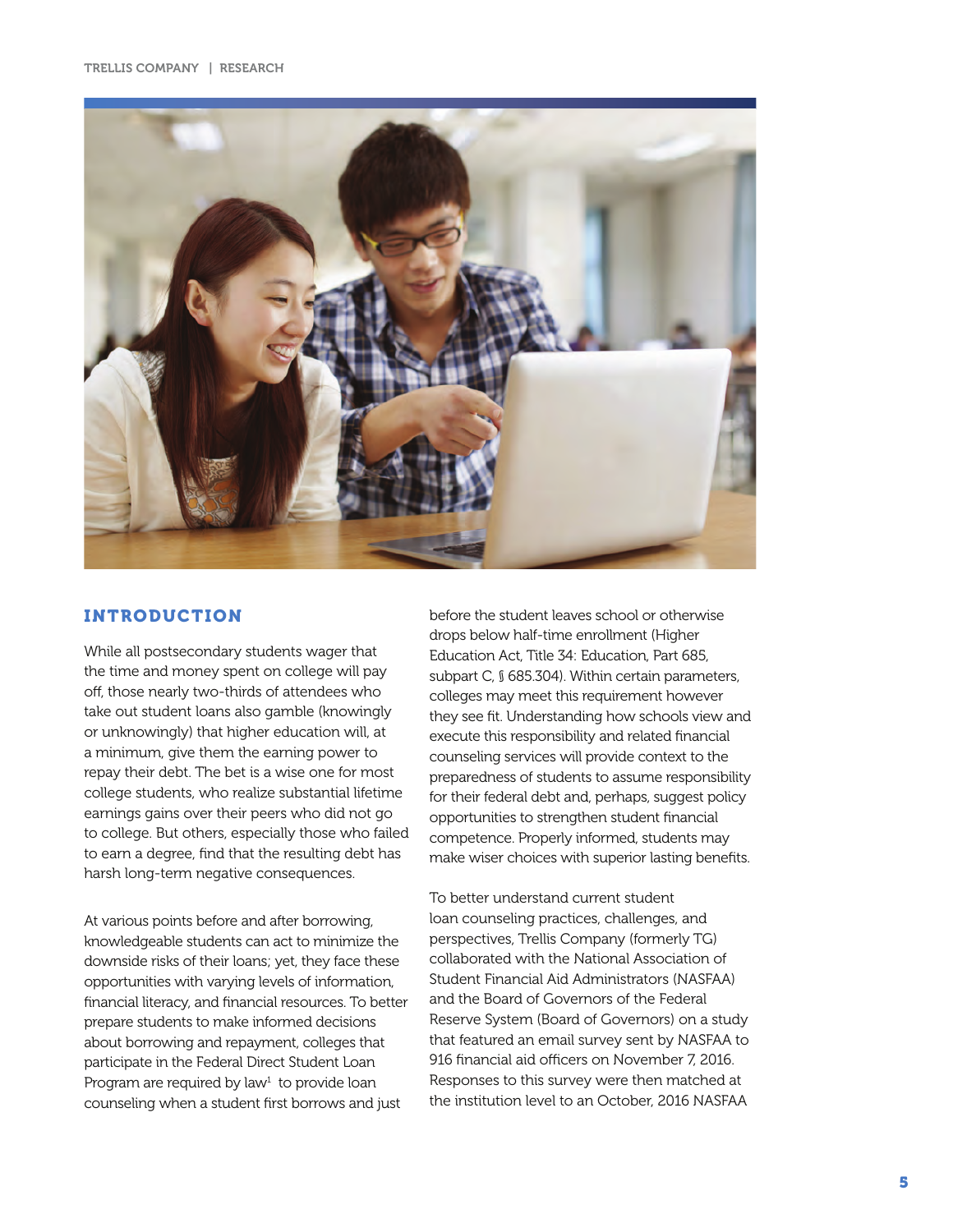benchmarking survey that captured financial aid office information such as staff size, function, and budget (NASFAA, 2016). Although not all responses could be matched, the additional data enable further analysis of correlations between institutional characteristics and survey responses.

The current study expands upon a November 2016 report by the Board of Governors (Board of Governors, 2016) that probed financial aid officer focus group members to learn:

- 1. What loan counseling tools and strategies do schools use?
- 2. What challenges do financial aid officers face in providing loan counseling?
- 3. What reflections on public policy do focus group members have in light of their loan counseling focus group discussion?
- 4. What recommendations would focus group members make to improve loan counseling effectiveness?

In *Student Loan Counseling Challenges and Opportunities: Findings from Focus Groups with Financial Aid Counselors,* focus group participants described an environment where many schools offer loan counseling that supplements required counseling, often for targeted populations to minimize student loan default. These voluntary loan counseling sessions were depicted as drawing low attendance despite multimedia outreach to students, perhaps suggesting that students either lacked interest in these sessions or had competing priorities for their time (Board of Governors, 2016).

Focus group participants struggled to define success in loan counseling given the idiosyncratic financial circumstances of student borrowers and the limited nature of the tools (technological, staffing, and policy levers) available to schools to make a durable impression on the students (Board of Governors, 2016).

As reported by the Board of Governors, focus group participants made three key recommendations:

- 1. Grant schools the authority to require additional financial aid counseling;
- 2. Provide financial education in the primary and secondary schools; and
- 3. Simplify and modernize the online tool on the website of the U.S. Department of Education (Board of Governors, 2016).

While this focus group research provided valuable insights, a follow-up survey of professionals was needed to more accurately gauge the frequency of practices and perceptions identified in the earlier focus group and to see if there might be relationships between the responses and institutional characteristics. Both the survey and its results must be interpreted and contextualized in light of key trends in higher education that at once raise the stakes for financial counseling and create skepticism as to its current effectiveness. This critical background is outlined below, followed by the survey methodology, results, findings, and a brief discussion.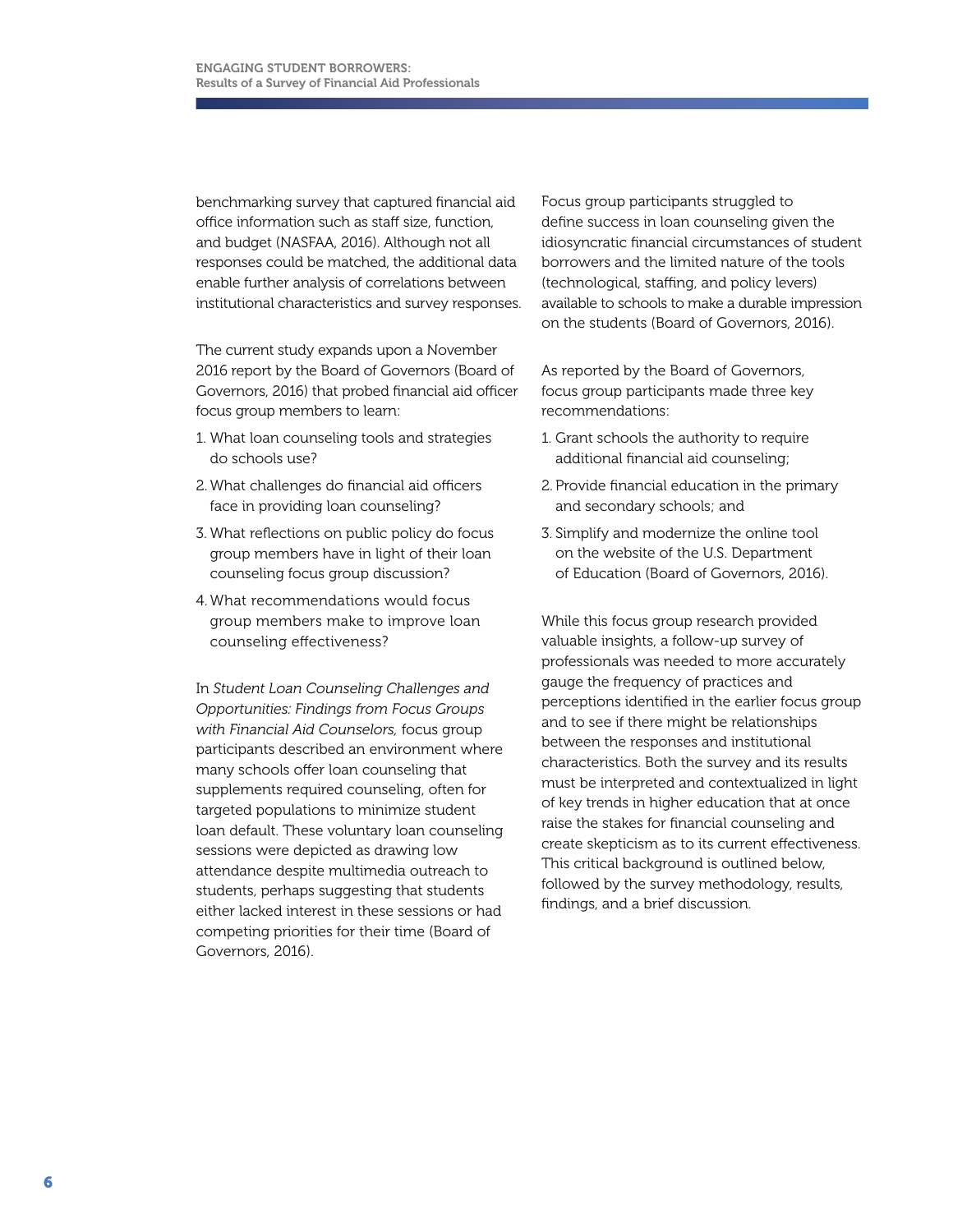## BACKGROUND

Decades of rising college costs, diminished per-student state subsidization, and the failure of grants (especially, the Pell Grant) to keep pace with rising prices have driven more college students to borrow (Baum, 2015; Cahalan, 2016; Hiltonsmith, 2014; Mitchell, 2016; U.S. Dept. of Treasury, 2012; and U.S. Government Accountability Office, 2014). Current college students face substantial published costs or "sticker prices" for tuition, fees, room and board. Using constant 2016 dollars, the College Board reports that sticker prices at both four-year public universities and four-year private colleges rose substantially from 1996-97 to 2016-17 (see Table 1). Published education costs rose more

moderately at public two-year colleges (The College Board, 2016). Fortunately, many students receive grant aid to lower out-ofpocket costs. The College Board refers to the out-of-pocket costs as Net Price for Tuition, Fees, Room and Board (NTFRB). Table 2 shows the rise in NTFRB over time. From 1996-97 to 2016-17, NTFRB rose 63 percent at four-year public universities and 30 percent at four-year private colleges in constant dollars. At community colleges, NTFRB declined one percent in real dollars over this same ten-year span. These numbers reflect national averages, which conceal significant variation between geographical regions, states, state college affordability policies, institutions, and family income groupings (The College Board, 2016).

*Current college students face substantial published costs or "sticker prices" for tuition, fees, room and board.*

| TABLE 1. Average Sticker Price for Tuition, Fees, Room and Board in Constant 2016 Dollars from 1996-97 to 2016-17 |          |          |          |  |  |
|-------------------------------------------------------------------------------------------------------------------|----------|----------|----------|--|--|
|                                                                                                                   | 1996-97  | 2006-07  | 2016-17  |  |  |
| Public Four-Year                                                                                                  | \$10,950 | \$15,180 | \$20,090 |  |  |
| Private Four-Year                                                                                                 | \$28,140 | \$36,060 | \$45,370 |  |  |
| Public Two-Year                                                                                                   | \$9,070  | \$10,420 | \$11,580 |  |  |

Source: The College Board, Annual Survey of Colleges; Trends in Student Aid 2016 (Table 7).

| Table 2: Average Net Price for Tuition, Fees, Room and Board in Constant 2016 Dollars from 1996-97 to 2016-17 |          |          |          |  |  |
|---------------------------------------------------------------------------------------------------------------|----------|----------|----------|--|--|
|                                                                                                               | 1996-97  | 2006-07  | 2016-17  |  |  |
| Public Four-Year                                                                                              | \$8,730  | \$11,230 | \$14,210 |  |  |
| Private Four-Year                                                                                             | \$20,020 | \$24,580 | \$26,100 |  |  |
| Public Two-Year                                                                                               | \$7.650  | \$8,160  | \$7,560  |  |  |

Source: The College Board, Annual Survey of Colleges; Trends in Student Aid 2016 (Table 7).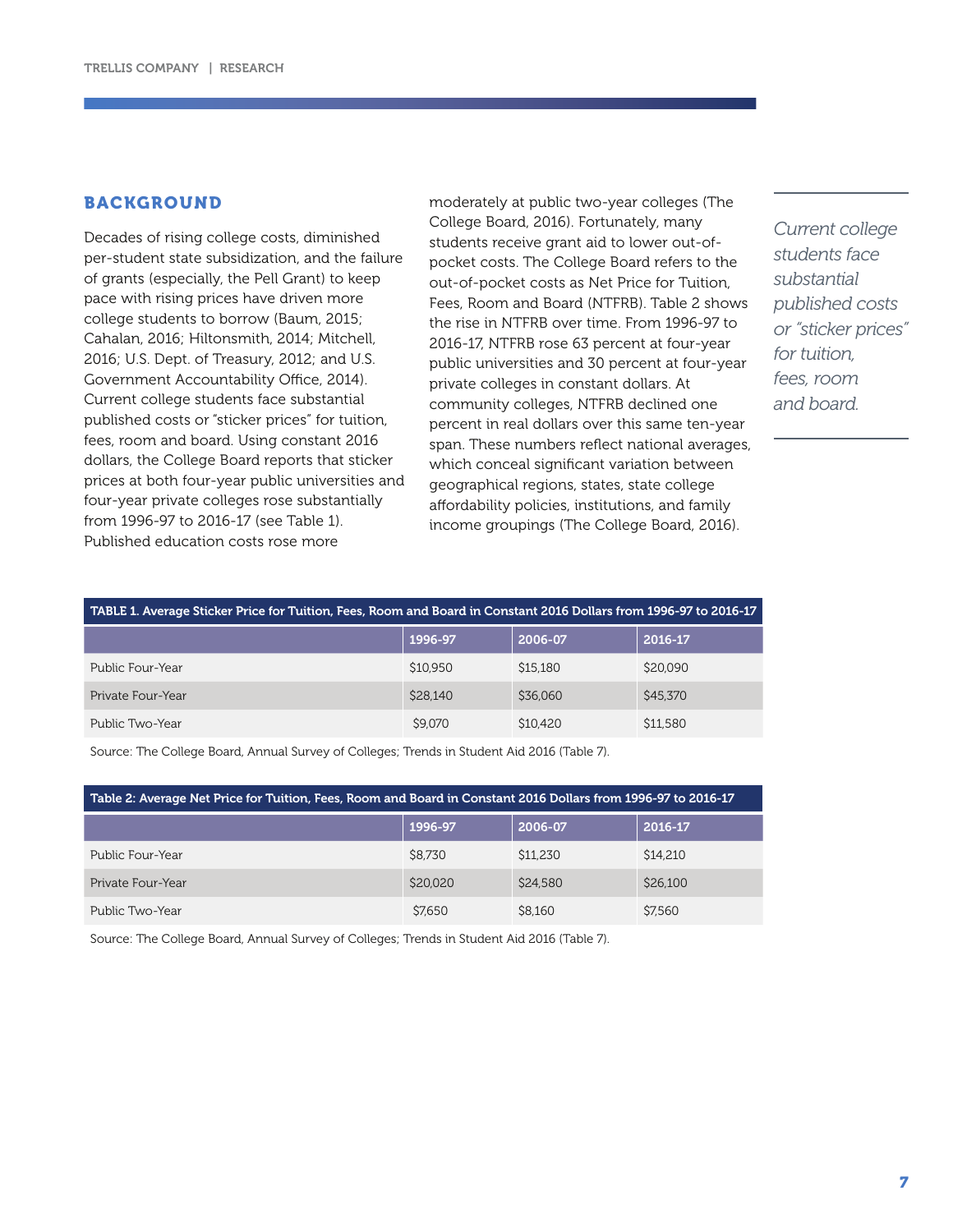A recent study by The Institute for College Access and Success (TICAS) illustrates how net college costs are experienced differently by students based on their family income. Looking at net costs as a percentage of discretionary income, the authors show that net costs at four-year public universities consume 53 percent of discretionary income of families making between \$30,000 and \$48,000 per year. Families making less than \$30,000 have negative percentages because their median "discretionary" income is already less than zero dollars (TICAS, 2017). This dire picture of college affordability – and the impulse to borrow – is corroborated through the concept of unmet need and examining its change over time.

"Unmet need" is what is left over from total education cost after student aid (e.g., grants, loans, and work-study) and Expected Family Contribution are subtracted. In a perfect world, all need is met. This more often happens at better-

funded, mostly private colleges and universities that prioritize meeting need. However, students increasingly face unmet need and must make up the difference through additional earnings from work, private loan borrowing, economizing expenses, or combination of any of these tactics. Table 3 shows the trend in median unmet need and the percentage of students who have unmet need from 1996 to 2012 (i.e., the latest data available). For students in all school sectors, median unmet need increased at least 14 percent over the 16-year time span, and students at four-year private colleges experienced a 41 percent increase. The prevalence of unmet need also increased. In 1996, less than half of students had unmet need, whereas in 2012, 60 percent had it. The increase in the percentage of students with unmet need grew the most at community colleges where, in 1996, 37 percent had unmet need, but 59 percent had unmet need by 2012.

| 2008, and 2012 by school sector            |         |         |         |         |         |
|--------------------------------------------|---------|---------|---------|---------|---------|
|                                            | 1996    | 2000    | 2004    | 2008    | 2012    |
| Public Four-Year                           | \$4,620 | \$4,592 | \$4,846 | \$5,072 | \$5,887 |
| Private Nonprofit Four-Year                | \$6,482 | \$6,827 | \$7,666 | \$8,177 | \$9,119 |
| Public Two-Year                            | \$3,825 | \$3,929 | \$3,751 | \$3.762 | \$4,357 |
| Private for Profit                         | \$7,202 | \$8,671 | \$7,271 | \$8,751 | \$8,999 |
| Others or Attended More<br>Than One School | \$6,189 | \$6,311 | \$6,169 | \$5,737 | \$7,518 |
| Total                                      | \$4,755 | \$4,858 | \$4,770 | \$4,930 | \$5,763 |
| Public Four-Year                           | 49%     | 44%     | 48%     | 43%     | 55%     |
| Private Nonprofit Four-Year                | 56%     | 52%     | 60%     | 49%     | 59%     |
| Public Two-Year                            | 37%     | 39%     | 50%     | 49%     | 59%     |
| Private for Profit                         | 76%     | 75%     | 71%     | 70%     | 76%     |
| Others or Attended More<br>Than One School | 62%     | 61%     | 66%     | 69%     | 78%     |
| <b>Total</b>                               | 46%     | 45%     | 53%     | 50%     | 60%     |

Table 3: Median Unmet Need (in 2012 Dollars) and Percent of students with unmet need for 1996, 2000, 2004,

Source: National Center for Education Statistics, U.S. Department of Education, National Postsecondary Student Aid Study

Unmet Need: Student Budget (tuition & fees, books & supplies, room & board, transportation, and personal expenses) minus EFC and total aid\*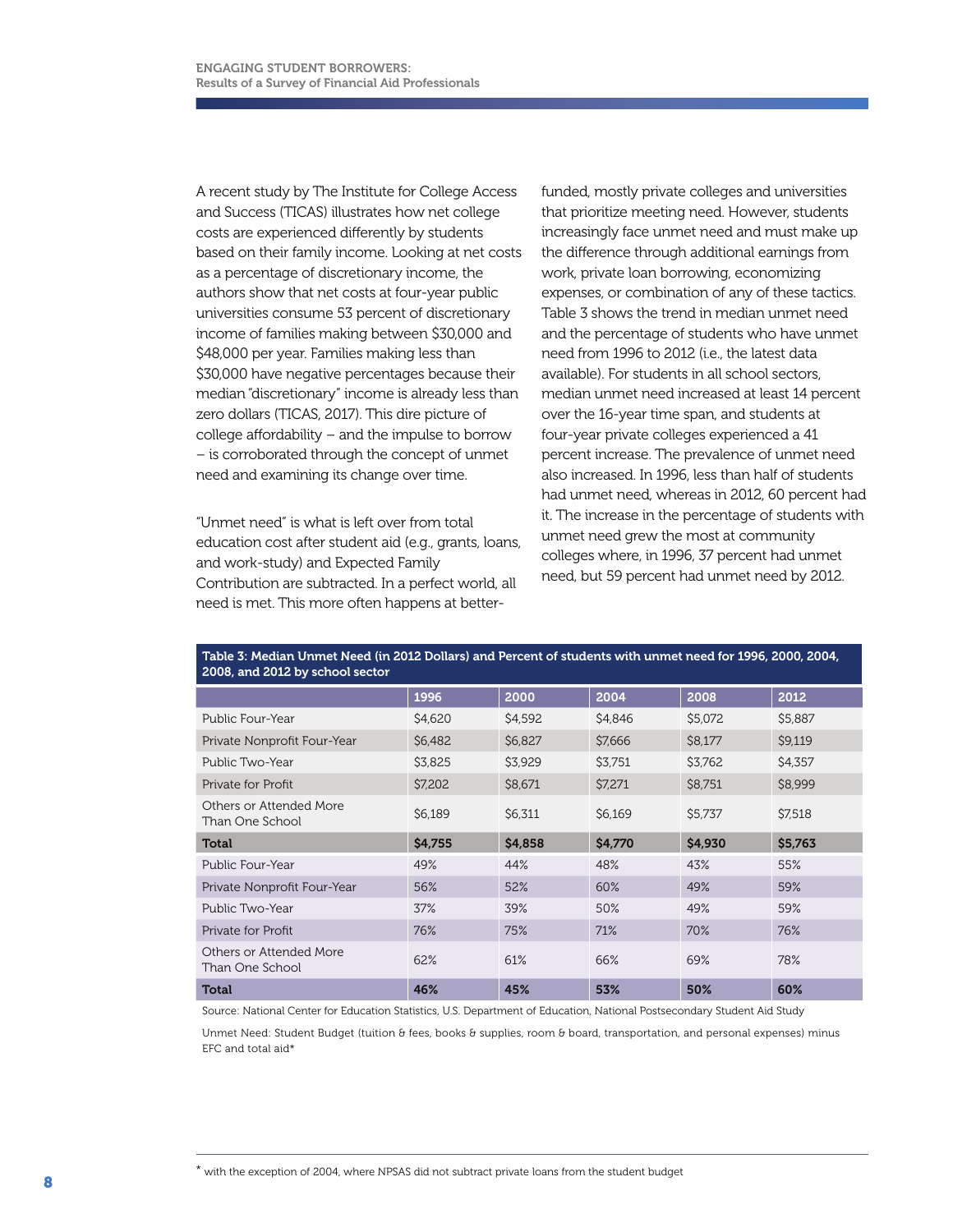With rising net costs, especially burdensome expenses for low and moderate-income students, and rising amounts and percentage of students with unmet need, loans have become essential to how students access higher education. For many students, pursuing a college education requires making a risky, high stakes bet with borrowed money.

According to the National Center for Education Statistics (NCES), just over half (51 percent) of college seniors in 1989-90 borrowed from the federal government to finance their postsecondary education. Over the next 22 years, this borrower rate rose to 68 percent (NCES Digest of Ed 2016, Table 331.95, Snyder, de Bray, and Dillow). For many, borrowing allows students to enroll and stay in school; debt becomes a necessary risk of going to college. However, the consequences of defaulting on student loans (which are generally not dischargeable in bankruptcy) are significant and include wage garnishment, loss of key repayment protections, tax refund confiscation, additional fines and fees, and poor credit ratings that can hinder purchasing a car or home. Furthermore, the federal government recently began taking more aggressive legal action against defaulted borrowers through private firms (Newsworks, 2017).

Borrowers can reduce the risk of assuming student loan debt by making prudent financial choices, including only borrowing as much as they need and using federal loans instead of private loans to the extent possible. Having access to effective counseling helps borrowers make the financial choices that are best for them. Unfortunately, recent research casts doubt on the effectiveness of the mandatory federal loan counseling provided to most student borrowers.

## RECENT RESEARCH ON STUDENT LOAN COUNSELING

A small but growing body of recent research has investigated how much postsecondary students know about financial aid and personal finance. These studies consistently suggest that "student borrowers are woefully uninformed regarding student loans" — with little knowledge of their annual costs, their loan balances, the terms of repayment, or the consequences of default and that "borrowers' ignorance contributes significantly to their repayment difficulties" (Fernandez, 2016). On the whole, "we have increasing evidence that college students may be making distorted or ill-informed financial decisions" (Darolia, 2016). A number of studies have added crucial qualitative depth to the causes of this knowledge gap, the shortcomings of current interventions, and the steps that might be taken to address it.

In 2014, the New America Foundation conducted six focus groups with 59 student loan borrowers to better understand why so many are delinquent on their loans. The authors of the report based on these focus groups concluded that the "cause of so many struggling to repay student loans these days is a combination of uninformed borrowing – mostly due to ignorance, youth, naïveté, and a weak job market – and a messy system that is difficult to understand and tricky to navigate" (Delisle and Holt, 2015). This work was partnered with an extensive quantitative survey involving prospective college students to gauge the extent of understanding of the college choice and lending processes<sup>2</sup>. This work, and similar analyses, conclude that many students are deficient about understanding financing options, do not seek out tools (like net price calculators) that they later say would have been useful, and have little sense of what monthly payment to expect based on their level of debt.

Trellis assessed the borrower experience with student loan counseling through a series of five reports published in 2015 and 2016 (Fernandez, 2015a; Fernandez, 2015b; Klepfer, 2015; Fletcher, 2015; and Fernandez, 2016). Trellis research found that "[M]andated loan counseling has changed significantly over its roughly 30-year history, evolving from a flexible, customized in-person experience to a highly regimented online module with numerous detailed requirements" (Fernandez, 2016). During this evolution, the number of required topics in federal loan counseling grew from four in 1986 to 28 in 2013 and contributed to a state of cognitive overload that made it hard for borrowers to retain

*For many, borrowing allows students to enroll and stay in school; debt becomes a necessary risk of going to college.* 

<sup>&</sup>lt;sup>2</sup> The New America Foundation 2015 College Decisions Survey was reported on in a series of five publications authored by Rachel Fishman and available at https://www.newamerica.org/education-policy/policy-papers/?page=5&.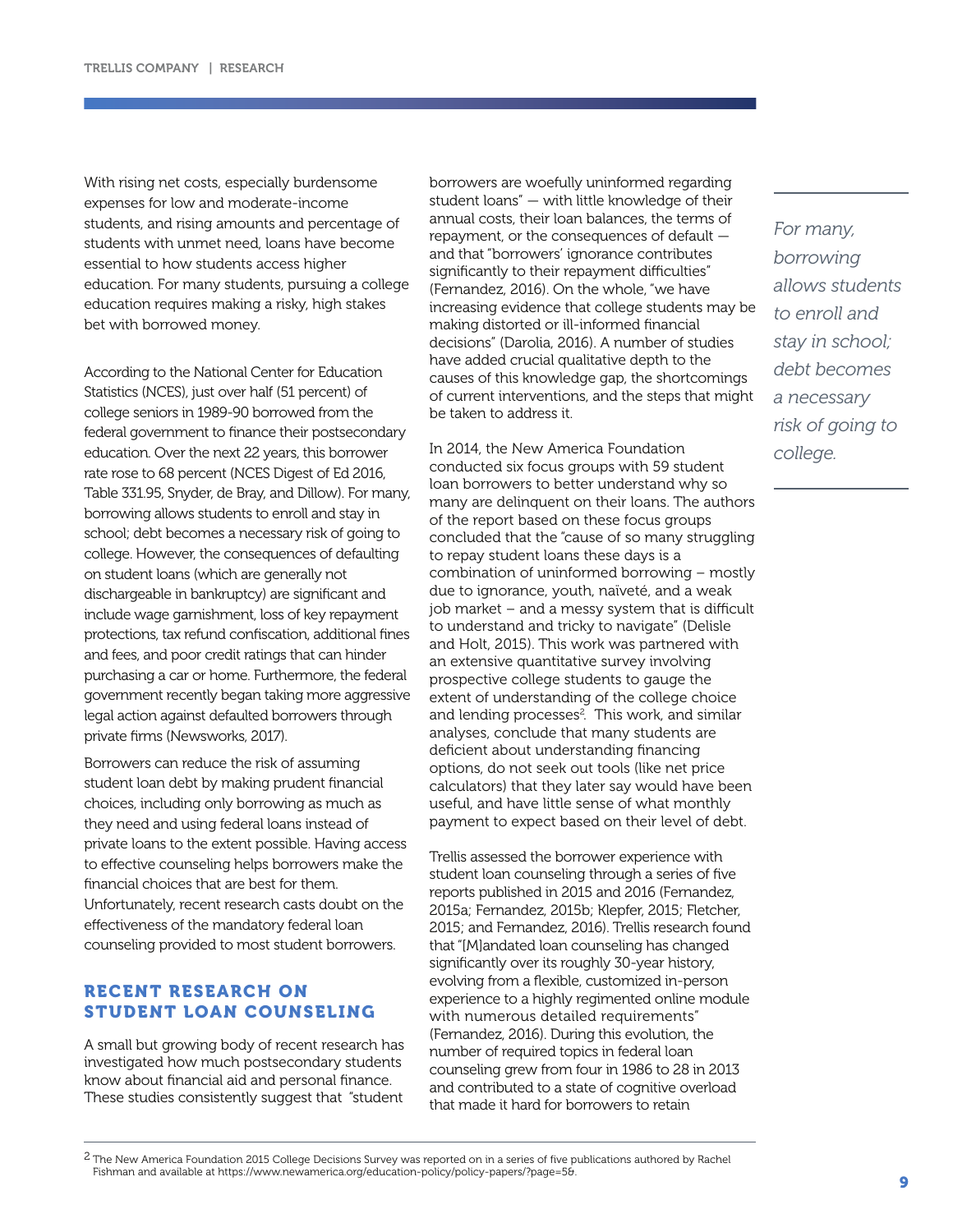information about their loans (Klepfer, 2015). Through close observation of student loan borrowers taking online entrance and exit loan counseling on the U.S. Department of Education's website, Trellis described a process by which borrowers lost energy and attention as they progressed through the text-heavy interface:

In general, borrowers begin student loan counseling with focus and interest in learning, but issues with the material cause them to lose focus, become frustrated, and begin to skim and skip. Major issues include unhelpful information, navigational difficulties, and large amounts of dense, complex information (Fernandez, 2016).

*...borrowers begin student loan counseling with focus and interest in learning, but issues with the material cause them to lose focus, become frustrated, and begin to skim and skip.*

While the federal government's online tool is free to students and schools, provides a helpful audit trail for schools, and scales effortlessly to large numbers of students, some schools have devoted time and resources to offering a more robust loan counseling experience to borrowers. Trellis documents a few of these promising practices and highlights common themes such as:

- Cross training among campus departments to improve communication and coordinate messages to students,
- Holistic treatment of students' finances that goes beyond financial aid,
- Marketing materials and extra training to students in creative ways,
- Targeting interventions to special populations of students most in need of additional financial counseling,
- In-person loan counseling that allows for personal interaction with students,
- Peer-to-peer financial counseling that creates a more comfortable atmosphere for sensitive conversations, and
- Data-driven approaches that help schools ration scarce resources to those students who can most benefit (Fletcher, 2015).

One student loan information measure gaining popularity among schools is the use of the "debt letter," i.e., customized letters to student borrowers detailing their past borrowing and estimating the

amount of their monthly payments after college. Two prominent studies have assessed the effectiveness of these debt letters. Darolia (2016) conducted a randomized field experiment at a flagship university where half of the student borrowers received customized information and the other half did not. Only modest effects were found for the debt letter, mostly for those with low GPAs, although those who got the letter did have more contact with financial aid professionals. Using a natural experiment, other researchers found the debt letter to have no significant effect on borrowing in the subsequent semester but did show improved academic outcomes for those who received the letter (Stoddard, 2017).

While these studies found lackluster effects for the debt letter in and of itself, there is evidence that information-based interventions, in which debt letters or similar tools often play a role, can improve student outcomes on a variety of metrics. Hoxby and Turner (2013), Castleman and Page (2015), and Bettinger et al. (2012) all demonstrate that providing students with simple, well-designed information, often accompanied by in-person counseling or other supports, can boost college matriculation. Darolia (2016) also observes that notable debt letter success stories, such as those at Indiana University and Montana State University, often neglect the simultaneous implementation of other student financial services and interventions and "the role that other structural investments may have played in students' borrowing behavior" (p. 10). An intervention targeting student decision-making that fails to produce measurable benefits independently may yet have value as part of a multifaceted program that realizes improvements when different tools and interventions, like the debt letter, work in concert.

Research on information-based interventions for college students is still in its infancy, and new studies will likely produce improvements that may yield better results. Much information is available for individuals to make informed education and borrowing decisions. However, consumer behavior theory tells us that breakdowns in complex decision-making processes often occur when individuals do not seek out that information or procrastinate and miss deadlines (Dynarski and Scott-Clayton, 2006). Experiments are underway to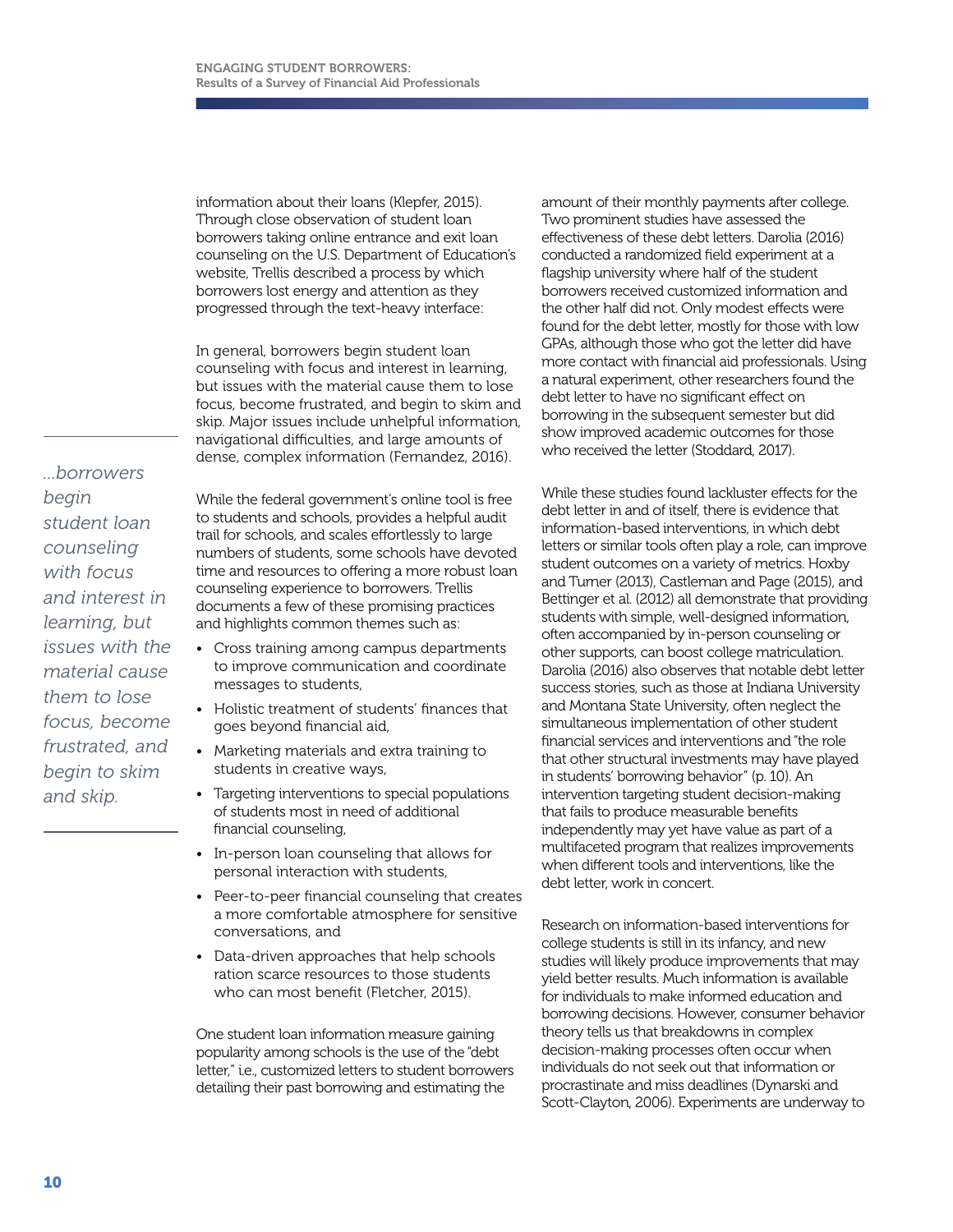determine how strategically timed, delivered, and worded messages intended to prompt specific decisions – "nudges," in the vernacular of behavioral economics – can be used to improve the choices that students make (ideas42, 2016). In addition to debt letter experiments, others are working on nudges to improve FASFA completion and the use of text messages to optimize borrowing decisions (e.g., Page et al., 2016).

As the number of students struggling to responsibly finance higher education (and to manage the debt that often results) continues to grow, colleges have grappled with strategies for improving financial education, especially as it relates to student debt. The present study inventories these strategies and attempts to better understand some of the challenges schools face in delivering financial information.

## METHODOLOGY

The National Association of Student Financial Aid Administrators sent a survey invitation (see Appendix) on November 7, 2016 to 916 financial aid administrators. Survey recipients had until November 18 to respond. The survey yielded 180 responses — a response rate of 20 percent. The respondent population was generally proportionate to the survey population based

on the school sector represented, with somewhat fewer for-profit career colleges responding and slightly more four-year public colleges represented (see Table 4).

The survey was designed to address seven key research questions:

- 1. What is the level of financial literacy among groups of students as perceived by financial aid officers?
- 2. How do schools carry out their mandatory loan counseling responsibility?
- 3. What voluntary general financial counseling do colleges provide? Has the school considered other promising practices?
- 4. Do schools reach out to all students, or do they narrow their outreach to specific populations? If groups of students are identified, which groups merit special attention?
- 5. What methods are used to promote general financial counseling?
- 6. How is success of general financial counseling measured?
- 7. What changes in general student financial aid counseling would aid officers like to see?

| Table 4: Survey Population and Respondents by School Sector |                                                 |                                                |  |  |
|-------------------------------------------------------------|-------------------------------------------------|------------------------------------------------|--|--|
| Who Responded? (N=180)                                      | <b>Share of Surveyed</b><br><b>Institutions</b> | <b>Share of Surveyed</b><br><b>Respondents</b> |  |  |
| Private Colleges                                            | 42%                                             | 44%                                            |  |  |
| Public Four-Year                                            | 20%                                             | 23%                                            |  |  |
| <b>Community Colleges</b>                                   | 25%                                             | 24%                                            |  |  |
| For Profit Career Colleges                                  | 10%                                             | 4%                                             |  |  |
| Graduate/Professional Colleges                              | 4%                                              | 4%                                             |  |  |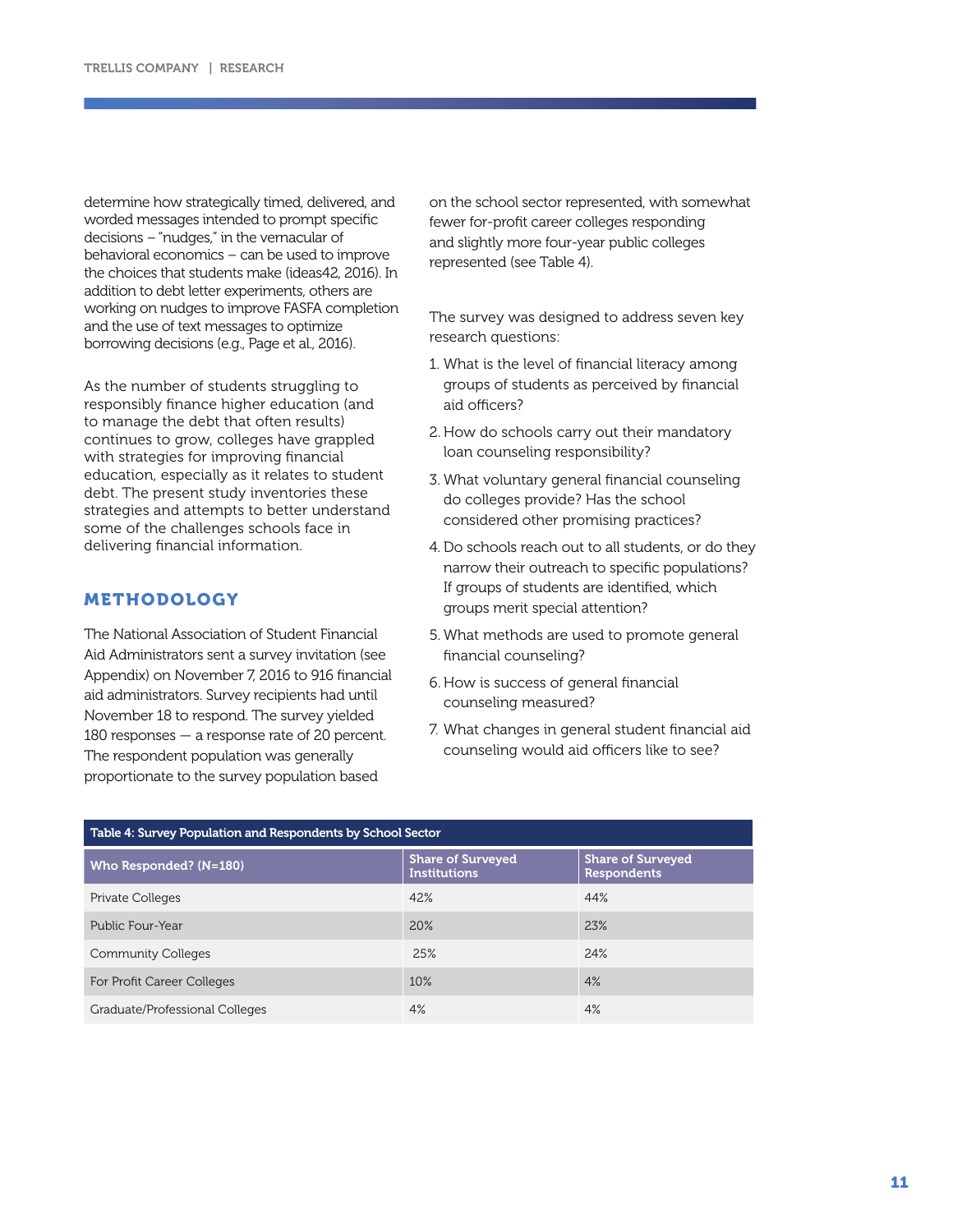## RESULTS

## 1. What is the level of financial literacy among groups of students as perceived by financial aid officers?

Financial aid officers tend to have substantial contact with students, which provides them with unique insights into student financial literacy. Figure 1 depicts officers' generally low level of perceived financial literacy among all students (75 percent rated as "fair" or "poor"), which dropped further for key groups of students that tend to have lower scores on success metrics like retention, graduation, and student loan repayment: students with low test scores (94 percent "fair" or "poor"), first generation collegegoing students (94 percent "fair" or "poor"), and lower-income students (91 percent "fair" or "poor"). Financial aid officers rated younger

students even lower at 95 percent "fair" or "poor," echoing a perception expressed in a focus group by a counselor at a two-year public college: "When you're talking about a younger student, can they project what it means to have a \$550 a month loan payment? No. No, they can't" (Board of Governors, 2016)<sup>3</sup> These perceptions may be unduly influenced by counselors' more frequent interactions with students seeking financial guidance following a money crisis, whereas the crisis could also result from lack of wealth. Nonetheless, the low assessment of financial literacy for students making life-altering financial decisions suggests the need for intervention, especially for students who borrow. This is consistent with comments from financial aid officer focus group participants who expressed their desire for authority as aid officers to require students to go through additional loan counseling (Board of Governors, 2016).



Figure 1: Financial Aid Officer Perceptions of Student Financial Literacy Levels, by Student Characteristic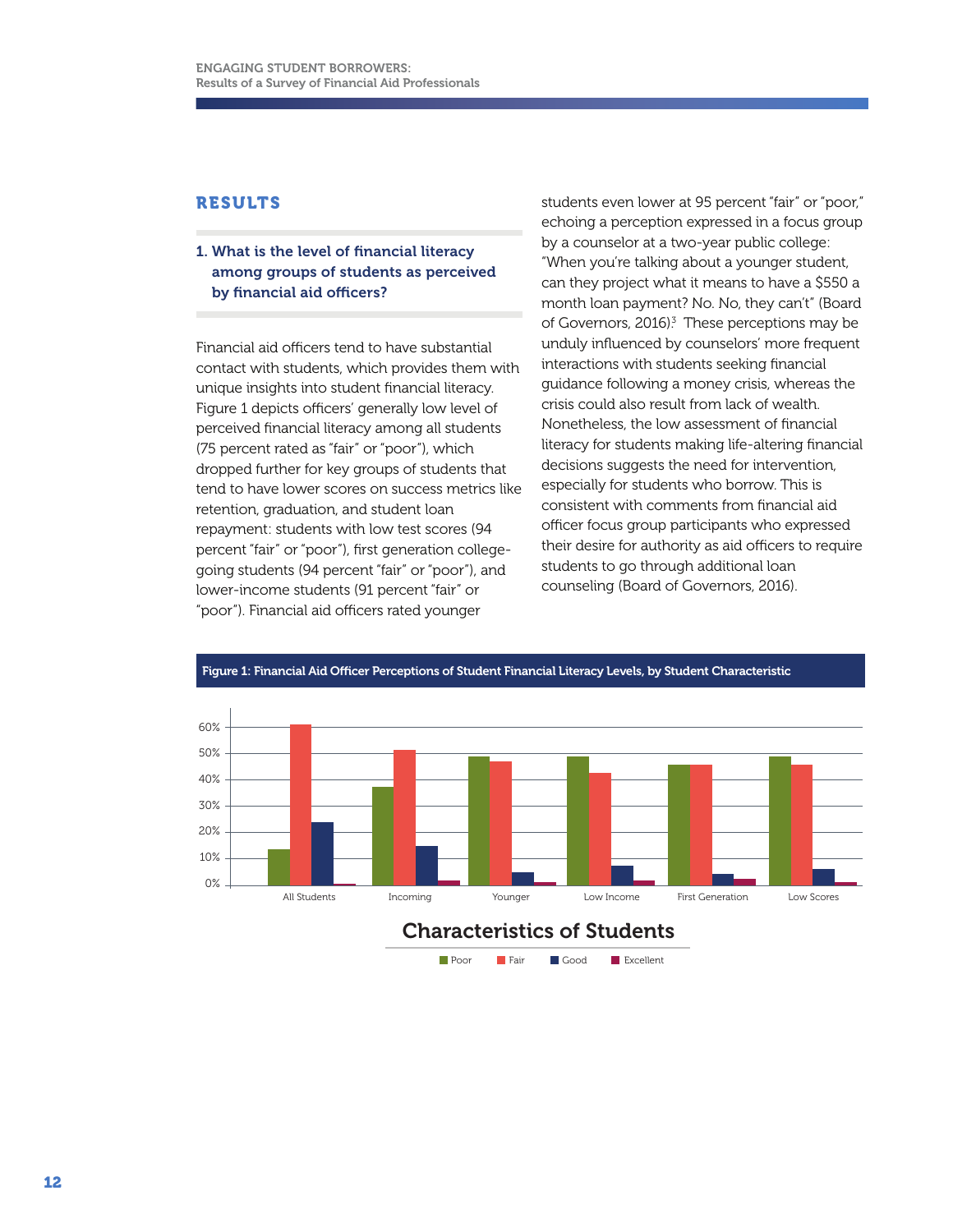### 2. How do schools carry out their mandatory loan counseling responsibility?

Colleges that participate in the Federal Direct Student Loan Program are required to provide loan counseling when the student first borrows (entrance counseling) and just before the student leaves college or drops below half-time enrollment (exit counseling). Schools can employ third-party counseling providers or develop their own loan counseling programs, but both must adhere to federal requirements, including the coverage of specific topics as specified by the Higher Education Act. Counseling vendors typically also provide reports to schools that verify that borrowers

completed the counseling, thereby establishing an audit trail were the school to go through a program review for compliance. Colleges may also use online counseling tools provided by the U.S. Department of Education (ED). The ED tools are free to students and schools and provide the necessary reporting for compliance auditing.

Survey respondents indicate that schools choose the ED tools most often — 95 percent for entrance counseling and 89 percent for exit counseling (see Table 5). Some schools developed their own customized experience for student borrowers going through exit counseling (10 percent). Schools that built their own tool or experience were spread out among all school sectors.

| Table 5: Sources of Entrance and Exit Counseling Generally Used at Respondent Institutions (n=178) |                 |       |  |  |
|----------------------------------------------------------------------------------------------------|-----------------|-------|--|--|
|                                                                                                    | <b>Entrance</b> | Exit  |  |  |
| Standard from the Department of Education                                                          | 95%             | 89%   |  |  |
| Something developed by your institution                                                            | 5%              | 10%   |  |  |
| Something developed by a third party                                                               | 1%              | $1\%$ |  |  |

Financial aid officers were asked to rank the top reasons for using ED's tools for entrance and exit counseling, and their responses suggest that their pervasive use is due primarily to concerns of regulatory compliance and resource scarcity. Nearly two-thirds of respondents chose "It allows us to comply with regulations" as their best reason for using the online tools. While secondary to compliance with regulations, a sizeable percentage of respondents mentioned that they were attracted to the ED tool because it was free to the institution. Only 17 percent of respondents ranked "It effectively conveys important information" as their best explanation

for how they felt about the ED tool, while over half listed it as their third-ranked (i.e., worst) reason. Though not a statistically significant difference, it appears that respondents who believed most strongly that the tool effectively conveys important information were less likely to perceive poor financial literacy among their students than their colleagues who chose ED's tool for compliance or financial reasons. The selection of "it effectively conveys important information" as a top (best) choice could not be tied, in a statistically significant way, to the size of the school's financial aid office budget.

#### Table 6: Respondent Rankings of Agreement with Statements Regarding the Online Department of Education Tool for Entrance and Exit Counseling, Ranked from Best (First) to Worst (Third)

|                                                                             | <b>First</b> (Best) | Second | <b>Third</b> (Worst) |
|-----------------------------------------------------------------------------|---------------------|--------|----------------------|
| It effectively conveys important information                                | 17%                 | 27%    | 56%                  |
| It allows us to comply with regulations                                     | 64%                 | 29%    | 7%                   |
| It is free and doesn't require additional resources<br>from our institution | 19%                 | 44%    | 38%                  |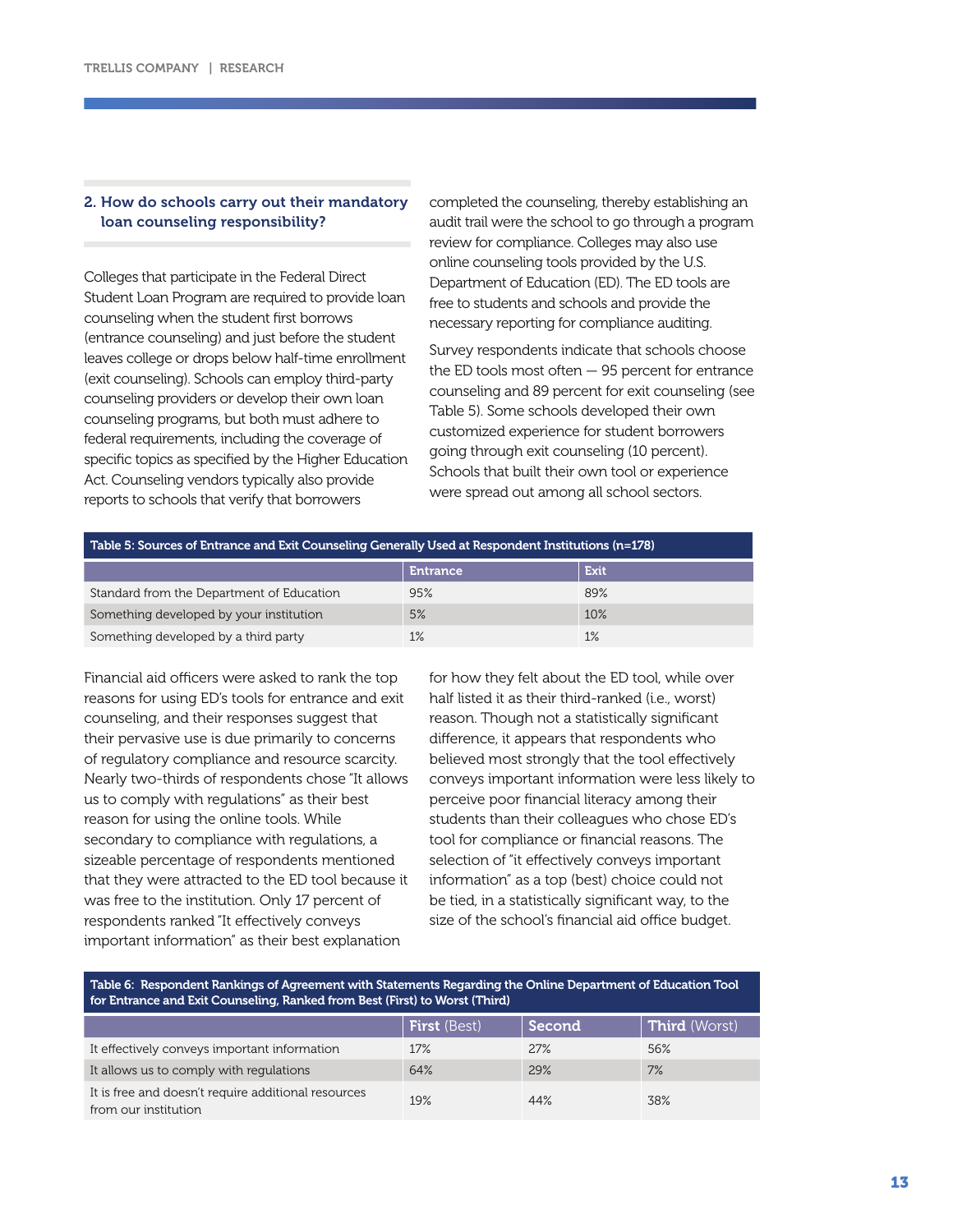Given the demonstrated limitations of ED's loan counseling tools (Fernandez, 2017) and the apparent low levels of financial literacy of students as reported by aid officers, building financial literacy seems to depend on schools or other organizations providing opportunities outside of the mandatory counseling to convey key financial concepts to students. These voluntary initiatives to provide general financial counseling can take many forms.

## 3. What voluntary general financial aid counseling do colleges provide? Has the school considered other promising practices?

While loan counseling is required only for federal student loan borrowers (and for them, only twice), nearly all schools (92 percent) accommodate one-on-one general financial aid counseling requests either on a walk-in basis or by appointment (see Table 7). Seventy-three percent of respondents facilitate small group presentations for targeted populations. Additionally, more than half of schools responding to the survey provide materials online or in printed format. More than one-third of respondents report offering general financial counseling to all students either in small or large group presentations. Clearly, many schools go beyond the minimum mandated requirements at their own expense to provide opportunities for students to learn more about their loans and general finances.

A recent Trellis study of promising practices in the delivery of general financial counseling identified seven themes among colleges that took proactive steps to better inform and empower students to make wiser financial decisions (Fletcher, 2016). Survey respondents indicated whether their school had initiatives in these seven areas:

- Cross training integrated messages for students developed across multiple departments in the institution
- Holistic approach  $-$  incorporating student loan information into a wider financial literacy program
- Marketing using multiple points of contact to increase the impact of their communications
- Targeting focusing resources to create more persuasive outreach to non-seekers
- In-person loan counseling
- Peer-to-peer counseling using peer students as coaches offering information about financial issues beyond just student loans
- Data driven approach using research and institution data for more than compliance purposes

| Table 7: Percent of Respondents Using a Counseling Delivery Mode, by Type of Student Group |                                    |                                |                                    |                    |  |  |
|--------------------------------------------------------------------------------------------|------------------------------------|--------------------------------|------------------------------------|--------------------|--|--|
| <b>Delivery Mode</b>                                                                       | <b>Walk-ins or</b><br>appointments | <b>Targeted</b><br>populations | All other<br>borrowing<br>students | All other students |  |  |
| One-on-One                                                                                 | 92%                                | 48%                            | 41%                                | 41%                |  |  |
| <b>Small Group Presentations</b>                                                           | 19%                                | 73%                            | 34%                                | 36%                |  |  |
| Large Group Presentations                                                                  | 12%                                | 57%                            | 33%                                | 39%                |  |  |
| Online Resources                                                                           | 51%                                | 57%                            | 72%                                | 77%                |  |  |
| <b>Printed Materials</b>                                                                   | 57%                                | 54%                            | 57%                                | 66%                |  |  |

## 14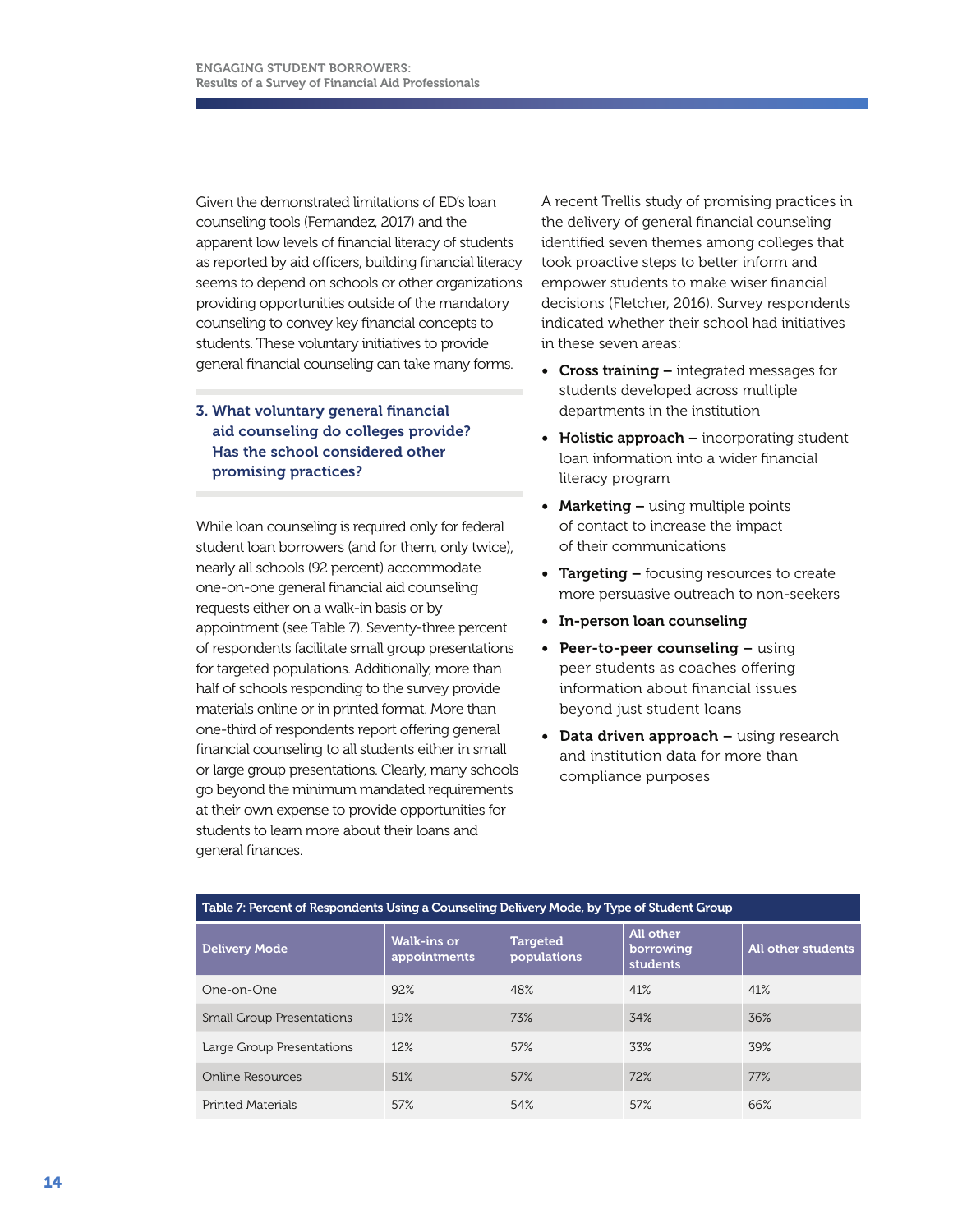The three most common types of initiatives cited by respondents were in-person (47 percent), holistic (41 percent), and cross training (38 percent) (see Table 9). Relatively few respondents indicated current initiatives that relied heavily on data analysis (23 percent), targeted outreach or services to non-seekers (15 percent), or relied on trained students to deliver peer-to-peer financial coaching (14 percent). The data suggest that resource constraints may play a major role in whether schools adopt data-driven or targeted strategies. Schools that had more than the median number of full-time equivalent (FTE) counselors, as well as those with an above the median ratio of FTE counselors to enrolled students, were statistically more likely to use targeting strategies to focus on students who were not seeking help (i.e., non-seekers).4 Schools with higher numbers and per student ratios of FTE counselors were also more likely to use data-driven approaches to providing financial counseling.5

Figure 2: Percent of Financial Aid Officers Who Report Efforts to Implement Promising Practices in General Financial Aid Counseling (n=173)



| Table 8: Likelihood of Targeting Counseling Outreach to Non-seekers, by Counselors per Student |          |          |                                   |          |          |  |
|------------------------------------------------------------------------------------------------|----------|----------|-----------------------------------|----------|----------|--|
| <b>Below Median FTE Counselors per Student</b><br>Above Median FTE Counselors per Student      |          |          |                                   |          |          |  |
| Focused Targeting Approach                                                                     | Observed | Expected | <b>Focused Targeting Approach</b> | Observed | Expected |  |
| Used                                                                                           | 9        | (5)      | Used                              |          | (5)      |  |
| Not Used                                                                                       | 26       | (30)     | Not Used                          | 34       | (30)     |  |

\*X2=7.47 (significant at the .10 level)

<sup>4</sup> Chi-square (X2) = 7.47 which is significant at the 99% level of confidence.<br>5 This was not significant at the 90% level of confidence but did result in a chi-square statistic (X2) of 2.69.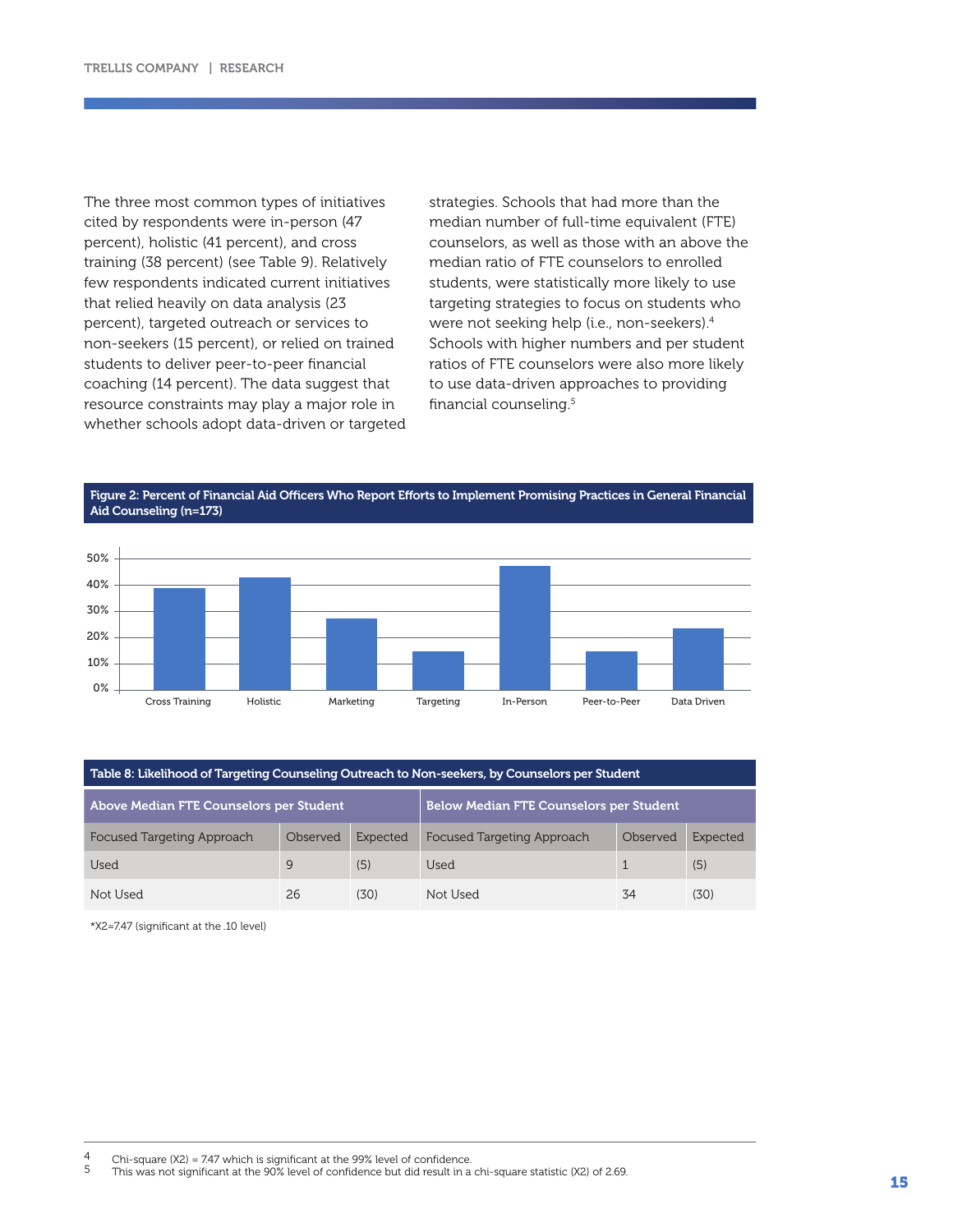| Table 9: Likelihood of Using a Data-driven Counseling Outreach Approach, by Counselors per Student |                                                |          |                              |          |          |  |
|----------------------------------------------------------------------------------------------------|------------------------------------------------|----------|------------------------------|----------|----------|--|
| Above Median FTE Counselors per Student                                                            | <b>Below Median FTE Counselors per Student</b> |          |                              |          |          |  |
| Counseling Outreach Approach                                                                       | Observed                                       | Expected | Counseling Outreach Approach | Observed | Expected |  |
| Data Driven                                                                                        | 12                                             | (9)      | Data Driven                  | 6        | (9)      |  |
| Not Data Driven                                                                                    | 23                                             | (26)     | Not Data Driven              | 29       | (26)     |  |

\*X2=2.6923 (not significant at the .05 or the .10 level)

Many schools had no initiatives that fell into any of the seven themes (see Table 10). These respondents were asked if they were 1) considering any initiatives characterized by these seven themes, 2) had considered but rejected such an initiative, or 3) hadn't considered such an initiative. More than half of these respondents were actively considering data-driven or holistic initiatives, while 43 percent were considering cross training, marketing, and targeting. Twenty-one percent had considered in-person counseling but rejected the idea, making it by far the most rejected practice among schools not employing any of the practices. This high rate of rejection may not reflect lack of confidence in in-person counseling but rather the high costs and logistical challenges that accompany it. Its very effectiveness means it is more likely to

have been considered but then rejected for cost reasons. This frustration was voiced by a Board of Governors focus group participant from a community college who said, "We would love to do one-on-one [counseling] because our default rate is high, and we're trying to figure out what we can do to solve it now. We've analyzed it to death. We know who they are. We can just about tell you their names before they default" (2016).

Except for in-person counseling, each promising practice was currently being considered by about half of non-user schools, with about half not yet having considered it and rejection rates in the single digits. Peer-to-peer counseling was the least reviewed practice, with almost twothirds of non-users having not yet considered it.

| Table Let hespondence with ho Garrent Ose of Fromlang Fractices in General Hitancial Ala Goahsellity,<br>by Percent Who Have or Have Not Considered the Practice (n=29) |                           |             |                                |  |  |  |
|-------------------------------------------------------------------------------------------------------------------------------------------------------------------------|---------------------------|-------------|--------------------------------|--|--|--|
|                                                                                                                                                                         | <b>Haven't Considered</b> | Considering | <b>Considered but Rejected</b> |  |  |  |
| Cross Training                                                                                                                                                          | 55%                       | 43%         | 2%                             |  |  |  |
| Holistic                                                                                                                                                                | 45%                       | 52%         | 3%                             |  |  |  |
| Marketing                                                                                                                                                               | 52%                       | 43%         | 6%                             |  |  |  |
| Targeting                                                                                                                                                               | 54%                       | 43%         | 3%                             |  |  |  |
| In-Person                                                                                                                                                               | 43%                       | 36%         | 21%                            |  |  |  |
| Peer-to-Peer                                                                                                                                                            | 65%                       | 28%         | 7%                             |  |  |  |
| Data Driven                                                                                                                                                             | 42%                       | 53%         | 5%                             |  |  |  |

Table 10: Respondents with No Current Use of Promising Practices in General Financial Aid Counseling,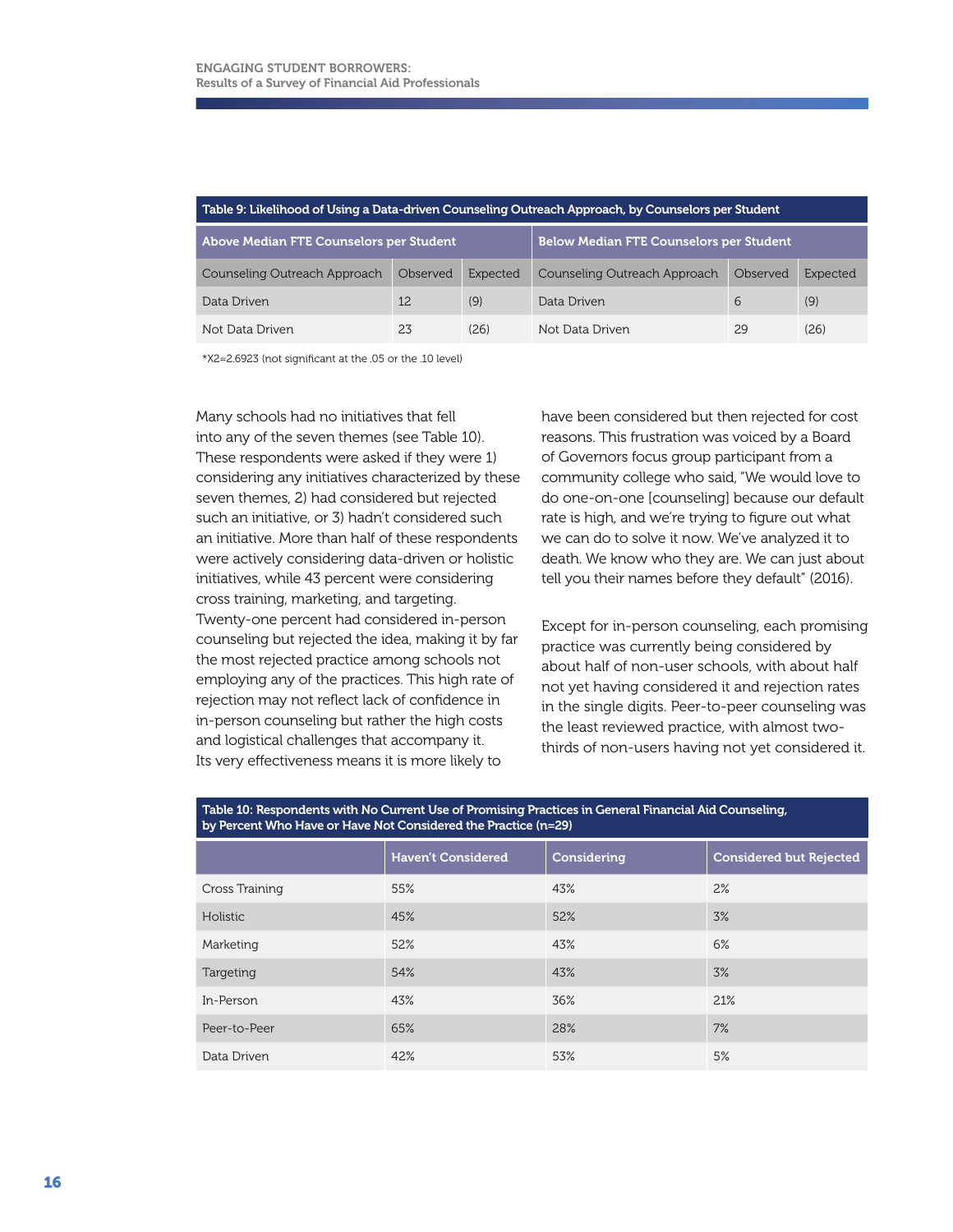Financial aid officers participating in the Board of Governors focus groups expressed frustration at the federal prohibition against requiring loan counseling at times other than at entrance and exit. As the Board of Governors summarized, "Counselors reported that this constraint is a significant barrier to assisting students with their financial decisions because participation in optional programs is limited" (Board of Governors, 2016). The U.S. Department of Education (ED) announced on August 12, 2016 an experimental site initiative that will allow participating schools to require student borrowers to go through additional annual loan counseling – just the sort of regulatory flexibility that focus group members requested. The experimental site initiative also has an

evaluation component to assess the effectiveness of the program. When asked to characterize their level of interest in this ED initiative, 6 percent of respondents had either applied or intended to apply, while another 23 percent were considering whether to apply (see Table 11). Nearly two-thirds did not intend to apply. With more than a quarter of respondents either applying or considering applying in ED's pilot, the survey responses reflect significant interest in the concept. Though logistical challenges, particularly the pilot's evaluation requirements, may ultimately limit participation, there appears to be substantial interest among aid administrators.

|                         | % Responded |
|-------------------------|-------------|
| Applied                 | 3%          |
| Intends to Apply        | 3%          |
| Doe Not Intend to Apply | 64%         |
| Is Considering Applying | 23%         |
| Other                   | 7%          |

While most colleges go beyond mandatory requirements to deliver general financial counseling to their students, this interaction is often driven by the student who walks in or schedules an appointment to talk about a specific issue, although some students will also attend financial education workshops. While ED's experimental site initiative offers schools hope that they may soon be able to require students to participate, schools currently must rely on marketing to drive voluntary participation, especially among the elusive "non-seeker" students who are in need but do not reach out for help. Knowing more about who these marketing efforts are directed toward helps our understanding of the reach of loan counseling and general financial education on campuses.

## 4. Do schools reach out to all students or do they narrow their outreach to specific populations? If groups of students are identified, which groups merit special attention?

Colleges have scarce resources to devote to general financial counseling and will sometimes ration those resources by narrowing their outreach to a subset of students. One important student subset is prospective students. Prospective students face several decisions with significant financial implications that they may be ill-equipped to manage alone – such as what school to enroll in, whether to enroll full-time or part-time, what program/major to pick, how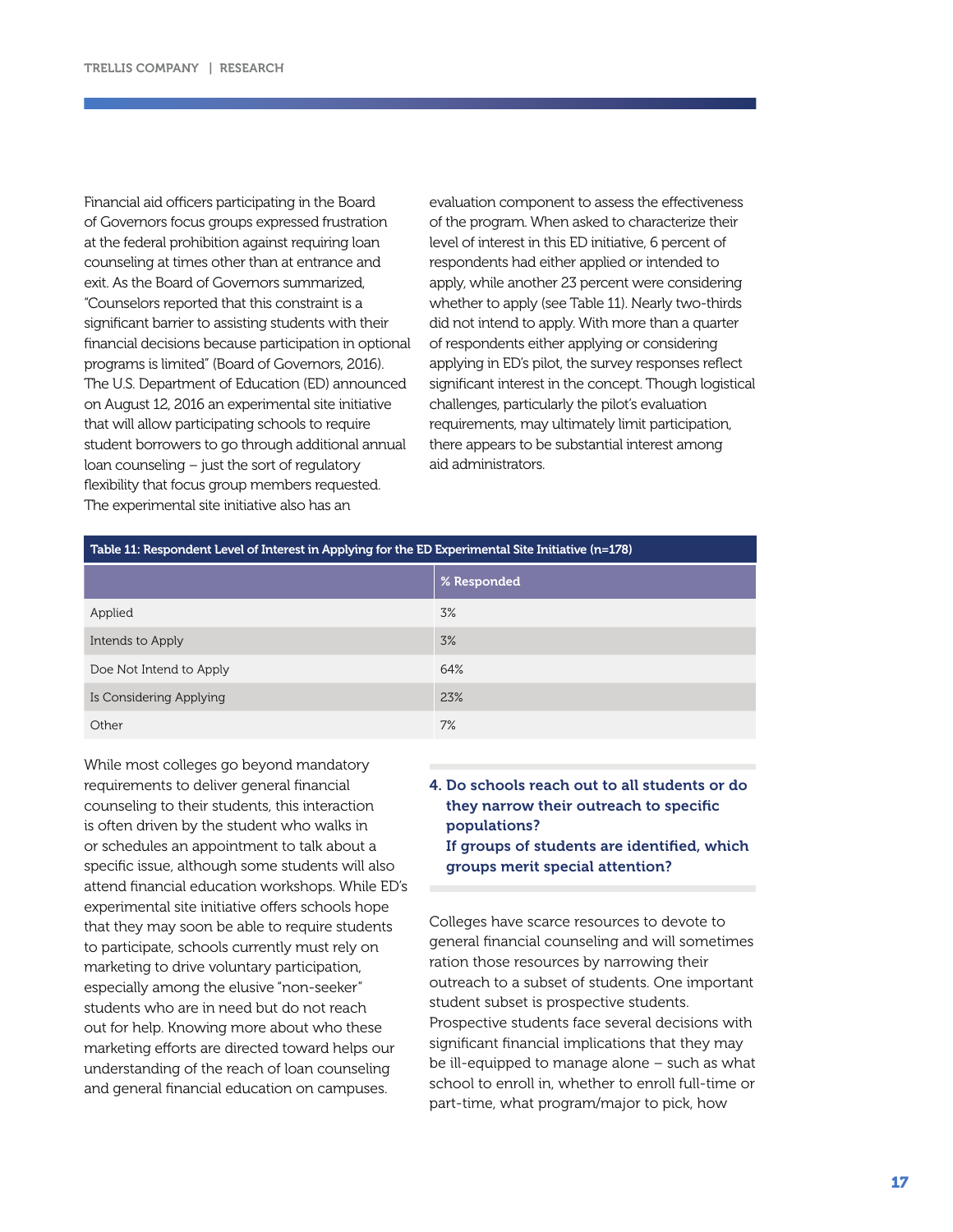many hours to work, and whether to borrow. Some colleges reach out to prospective students to offer counseling that can help them navigate these complex choices. When asked if they reach out to prospective students to offer general financial counseling before they commit to the institution, one-third confirmed that they did, 56 percent did not, and 12 percent reported that "it depends" (see Table 12). Based on comments of participants whose schools do provide financial counseling to prospective students, this often occurs during the interview process, high school nights, FAFSA completion events, and "accepted student days," while others mentioned offering printed materials or webinars. Respondents who selected "it depends" most often referenced targeting certain types of students for counseling, such as low-income students, students who have almost run out of loan eligibility, and students with high unmet need, while fewer respondents mentioned aiding either by request or on a case-by-case basis.

A similar question tried to capture the timing of initial financial counseling specifically for new student borrowers. About one-third of the schools (37 percent) reach out to new borrowers before enrollment with general financial counseling, and another third target students after enrollment but before school starts (see Table 13). As with the use of targeting and

data-driven strategies, resource scarcity seems to play a role in whether a school offers counseling to prospective students. Institutions that are above the median in Full-Time Equivalent (FTE) counselors per enrollment – i.e., schools with relatively larger staffs per student – are statistically more likely to provide general financial counseling to prospective students than schools with below-median FTE per student<sup>6</sup>. (see Table 14) Fifteen percent of the schools provided this counseling to new borrowers as soon as school started or sometime during the first semester. Based on the comments of respondents who selected "other," it appears most do not provide general financial counseling to new borrowers. Federal Reserve Board focus group participants provided more nuance to the issue of timing of financial counseling for prospective students. Participants described institutional conflict on when to counsel students with some reporting that admissions management fears that financially counseling prospective students may hinder enrollment, while others noted that university leaders concerned about completion metrics advocate for earlier financial counseling. As one counselor from a four-year university noted, "It's not worth bringing in somebody just to get the money up-front if you can't follow through with [the academic program]" (Board of Governors, 2016).

| Table 12: Do you reach out to prospective students to offer general financial counseling assistance<br>before they commit to your institution? $(n=178)$ |             |  |
|----------------------------------------------------------------------------------------------------------------------------------------------------------|-------------|--|
|                                                                                                                                                          | % Responded |  |
| <b>Yes</b>                                                                                                                                               | 33%         |  |
| <b>No</b>                                                                                                                                                | 56%         |  |
| Depends                                                                                                                                                  | 12%         |  |

<sup>6</sup> Chi-square = 3.97 which is significant at the 95% level of confidence.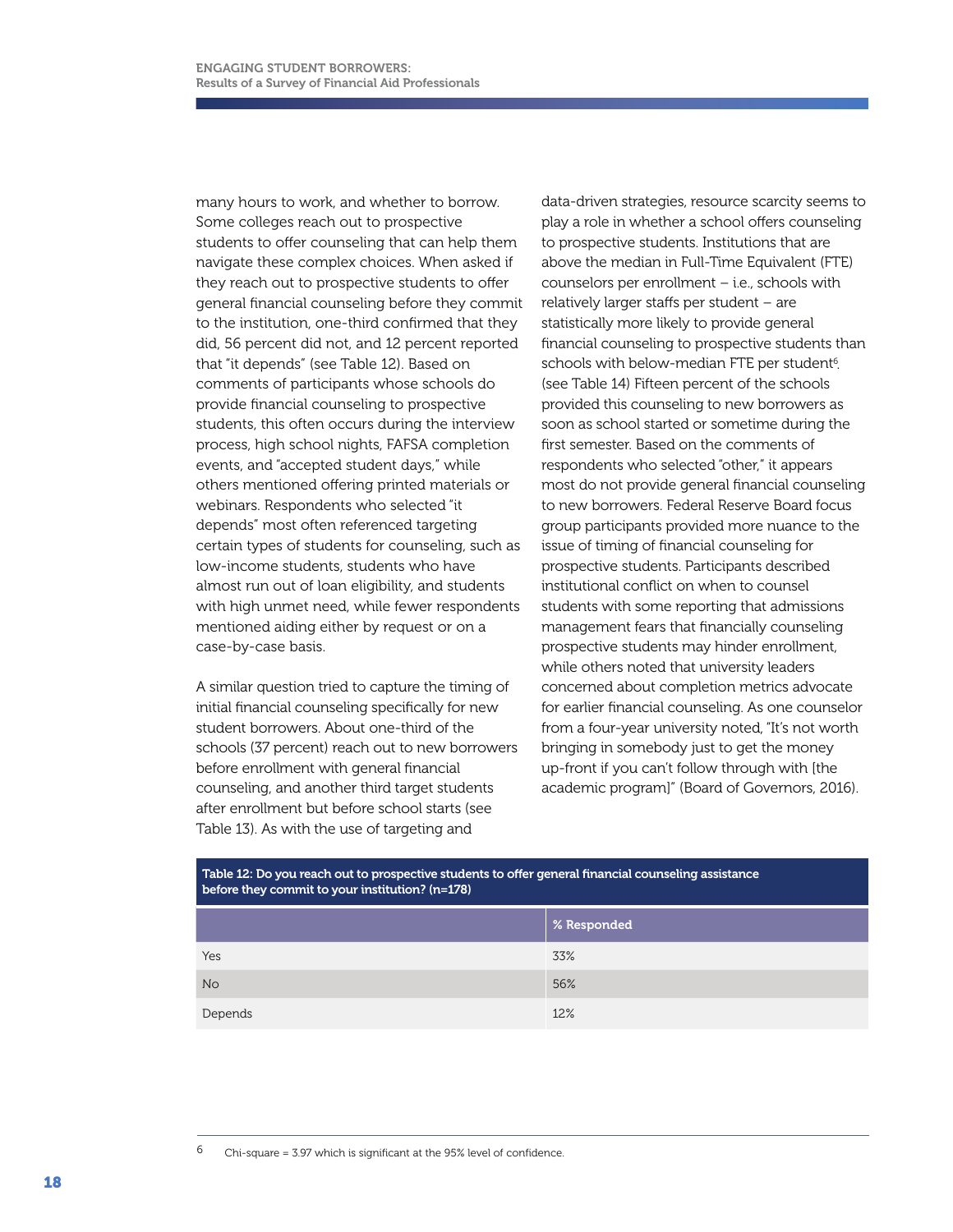#### Table 13: When do you primarily reach new student borrowers for general financial counseling? (n=176)

| <b>Outreach Type</b>                                | % Responded |
|-----------------------------------------------------|-------------|
| In sessions while students are still in high school | 10%         |
| After high school but before enrollment             | 27%         |
| After enrollment but before the start of school     | 33%         |
| As soon as school starts                            | 4%          |
| During the first semester                           | 11%         |
| Other                                               | 15%         |

### Table 14: Likelihood of Delivering General Financial Counseling Before the Start of School, by Counselors per Student

| Above Median FTE Counselors |          | <b>Below Median FTE Counselors</b> |                   |          |          |
|-----------------------------|----------|------------------------------------|-------------------|----------|----------|
| Counseling Timing           | Observed | Expected                           | Counseling Timing | Observed | Expected |
| Before School               | 24       | (20.06)                            | Before School     | 18       | (21.94)  |
| Not Before School           | 8        | (11.94)                            | Not Before School | 17       | (13.06)  |

\*X2=3.97 (significant at the .05 level)

Seventy-nine percent of schools in the survey do not customize their outreach to meet the unique information needs of groups of students, choosing instead to provide the same outreach for all students (see Table 15). For schools that do customize their outreach, respondent comments suggest that these groups of students tend to be those with high loan

balances, borrowers who have reached a certain percentage of their maximum loan eligibility, students in specific majors, and students deemed "at-risk." Referrals from other school personnel also seem to drive customized outreach. While the nature of the outreach may be the same for all students, the groups targeted may vary from school to school.

| Table 15: Method of Outreach to all Students for General Financial Counseling at Respondent Institutions (n=175) |                    |  |
|------------------------------------------------------------------------------------------------------------------|--------------------|--|
|                                                                                                                  | $\mid$ % Responded |  |
| The same for all students                                                                                        | 79%                |  |
| Customized to particular students based on perception of their need                                              | 21%                |  |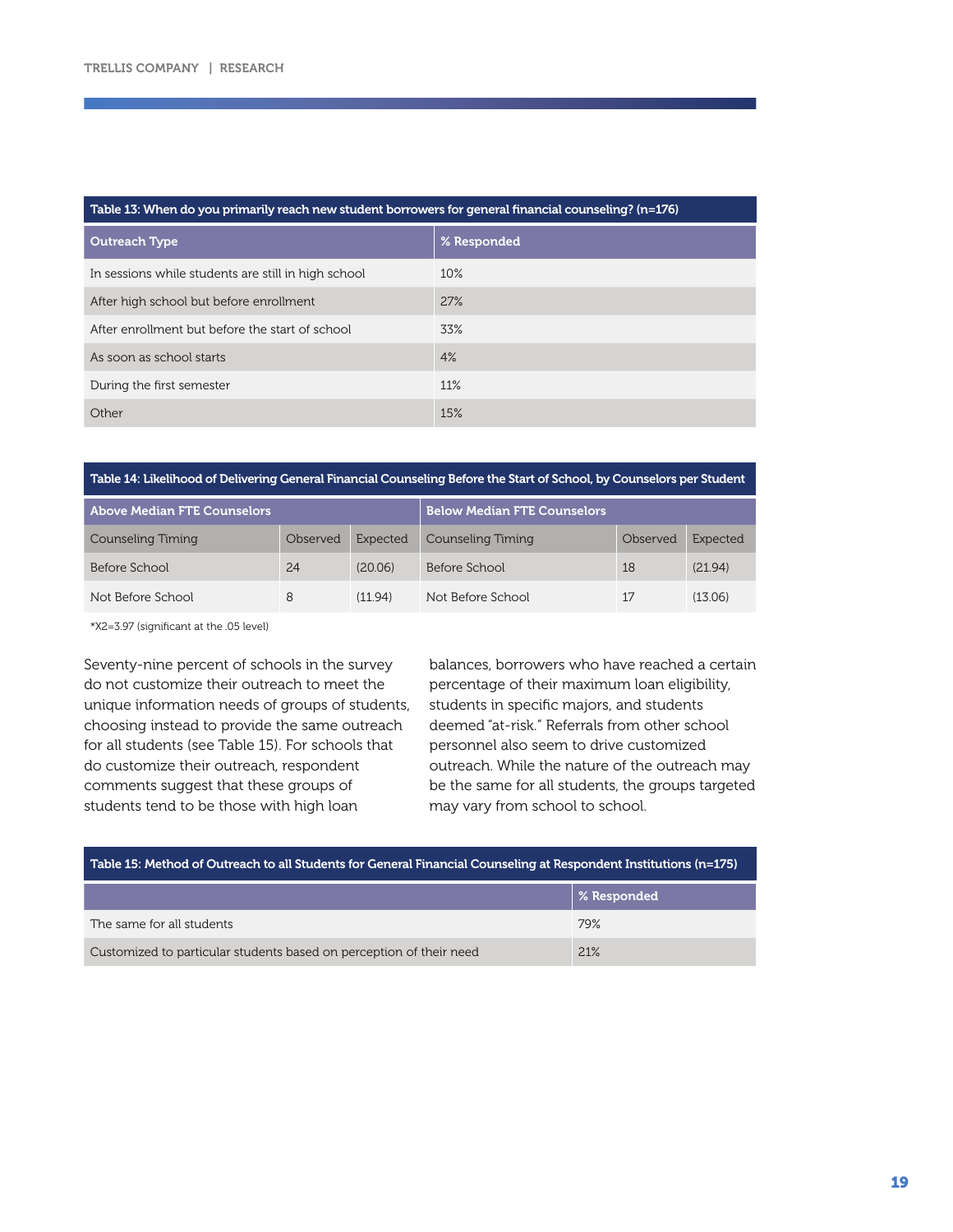|            |                    |                | <b>Types of Counseling</b>    |                            |
|------------|--------------------|----------------|-------------------------------|----------------------------|
|            | Entrance $(n=168)$ | Exit $(n=171)$ | General Financial Aid (n=154) | Financial Literacy (n=124) |
| Snail Mail | 38%                | 54%            | 51%                           | 28%                        |
| Phone      | 18%                | 14%            | 28%                           | 16%                        |
| Email      | 91%                | 87%            | 84%                           | 86%                        |
| Text       | 44%                | 3%             | 8%                            | 7%                         |
| Other      | 16%                | 14%            | 20%                           | 24%                        |

### Table 16: Which methods do you use to promote financial counseling to students by type of counseling?

As shown in Figure 3, the three most commonly targeted groups of students are first-generation college-going (53 percent), ethnic/racial minorities (46 percent), and those from lowincome households (43 percent). Participants in the Board of Governors focus groups mentioned that some schools leverage their scarce resources by partnering with student-led or unaffiliated organizations, which may customize their outreach to students based on their affinity with those targeted (Board of Governors, 2016).

Most schools provide outreach to students about voluntary general financial counseling. Whether the same strategy is taken for all students or is customized to address certain groups of students, the methods used to communicate with students about the counseling opportunities may change based on the type of counseling being offered.

## 5. What methods are used to promote general financial counseling?

Schools use a variety of methods to notify students of financial counseling, but emails are by far the most common. Regular postage ("snail mail"), phone, text messages, and other (e.g., face-to-face, orientation, social media) are also used, but their use fluctuates based on the type of financial counseling promoted. For example, 44 percent of schools reported texting students about entrance loan counseling – perhaps because completion is required before the disbursement of federal loan funds. In contrast, only 3 percent of schools use text messaging to promote exit counseling. Schools seem to frequently use postal mail (54 percent) for exit counseling. While exit counseling must be conducted in-person, using



#### Figure 3: Please tell us if your institution actively reaches out to each of the following target groups for general student loan counseling.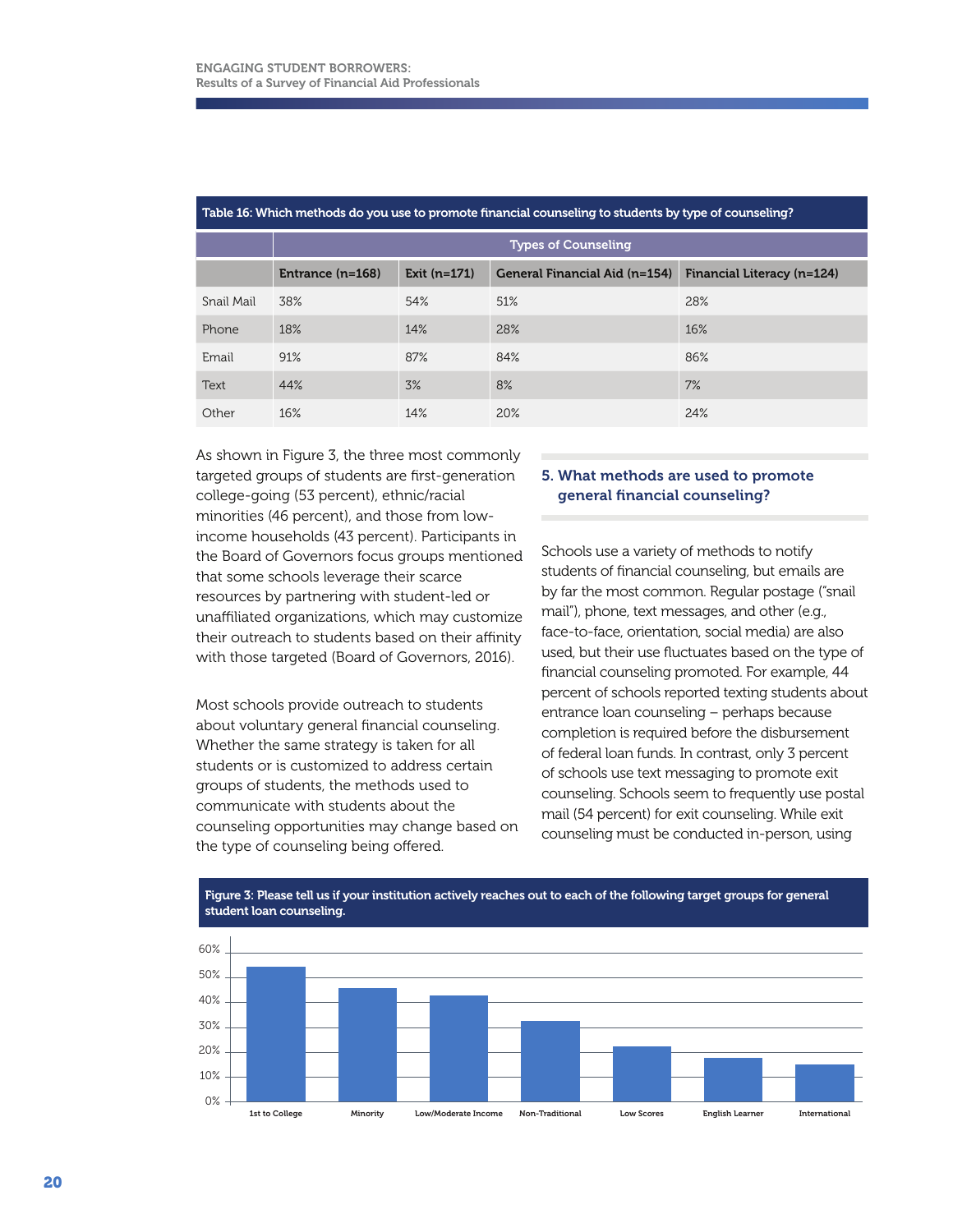an audiovisual presentation, or through an online tool, sending materials through postal mail is permitted if the student left school without notice or failed to complete the required counseling. Less than 20 percent of schools will resort to the laborintensive method of phoning students about either entrance or exit loan counseling. Though 28 percent of schools will phone students about general financial aid, the calls may target smaller subgroups7 . Text messages are seldom used to promote general financial aid or financial literacy counseling opportunities. Two focus group participants voiced concern about school use of text messaging feeling that they were"... intrusive and not appropriate communications from the university" (Board of Governors, 2016). Survey

responses confirm that schools believe that students respond differently to these methods and that the appropriateness of the method depends on the type of counseling promoted.

Respondents believe sending emails to students' school email addresses is the most dependable way to reach them for any type of financial counseling (see Table 17). While both the first and second-most popular outreach methods for entrance loan counseling involved email, regular postage to home addresses garnered the secondmost votes for exit counseling, which was the most common use of postage. This is probably because many institutions use postage to send exit counseling materials to borrowers who withdraw

| Table 17: Respondents' Perceptions of Outreach Method to Which Students Most Respond,<br>by Type of Counseling |                  |                              |                  |  |
|----------------------------------------------------------------------------------------------------------------|------------------|------------------------------|------------------|--|
| <b>Entrance</b>                                                                                                | # of Respondents | <b>Exit</b>                  | # of Respondents |  |
| Email to school address                                                                                        | 74               | Email to school address      | 71               |  |
| Email to non-school address                                                                                    | 30               | Snail mail to home address   | 33               |  |
| Don't know                                                                                                     | 26               | Don't know                   | 33               |  |
| Snail mail to home address                                                                                     | 15               | Email to non-school address  | 16               |  |
| Cell phone                                                                                                     | 10               | Cell phone                   | 7                |  |
| <b>Text Message</b>                                                                                            | $\overline{4}$   | Snail mail to school address | $\overline{c}$   |  |
| Land line phone                                                                                                | $\overline{c}$   | <b>Text Message</b>          | 2                |  |
| Snail mail to school address                                                                                   | $\mathbf{1}$     | Land line phone              | 0                |  |
| Other (specify)                                                                                                | 14               | Other (specify)              | 13               |  |
| <b>Total</b>                                                                                                   | 176              | <b>Total</b>                 | 177              |  |
| <b>General Financial Aid</b>                                                                                   | # of Respondents | <b>Financial Literacy</b>    | # of Respondents |  |
|                                                                                                                |                  |                              |                  |  |
| Email to school address                                                                                        | 71               | Email to school address      | 56               |  |
| Don't know                                                                                                     | 23               | Don't know                   | 44               |  |
| Snail mail to home address                                                                                     | 17               | Email to non-school address  | 15               |  |
| Email to non-school address                                                                                    | 16               | Cell phone                   | 9                |  |
| Cell phone                                                                                                     | 13               | <b>Text Message</b>          | 5                |  |
| <b>Text Message</b>                                                                                            | 11               | Snail mail to school address | 3                |  |
| Land line phone                                                                                                | $\overline{4}$   | Snail mail to home address   | 2                |  |
| Snail mail to school address                                                                                   | 1                | Land line phone              | $\mathbf{1}$     |  |
| Other (specify)                                                                                                | 14               | Other (specify)              | 20               |  |

<sup>7</sup> Board of Governors focus group participants expressed concerns about federal laws governing automated phone calls (Board of Governors, 2016)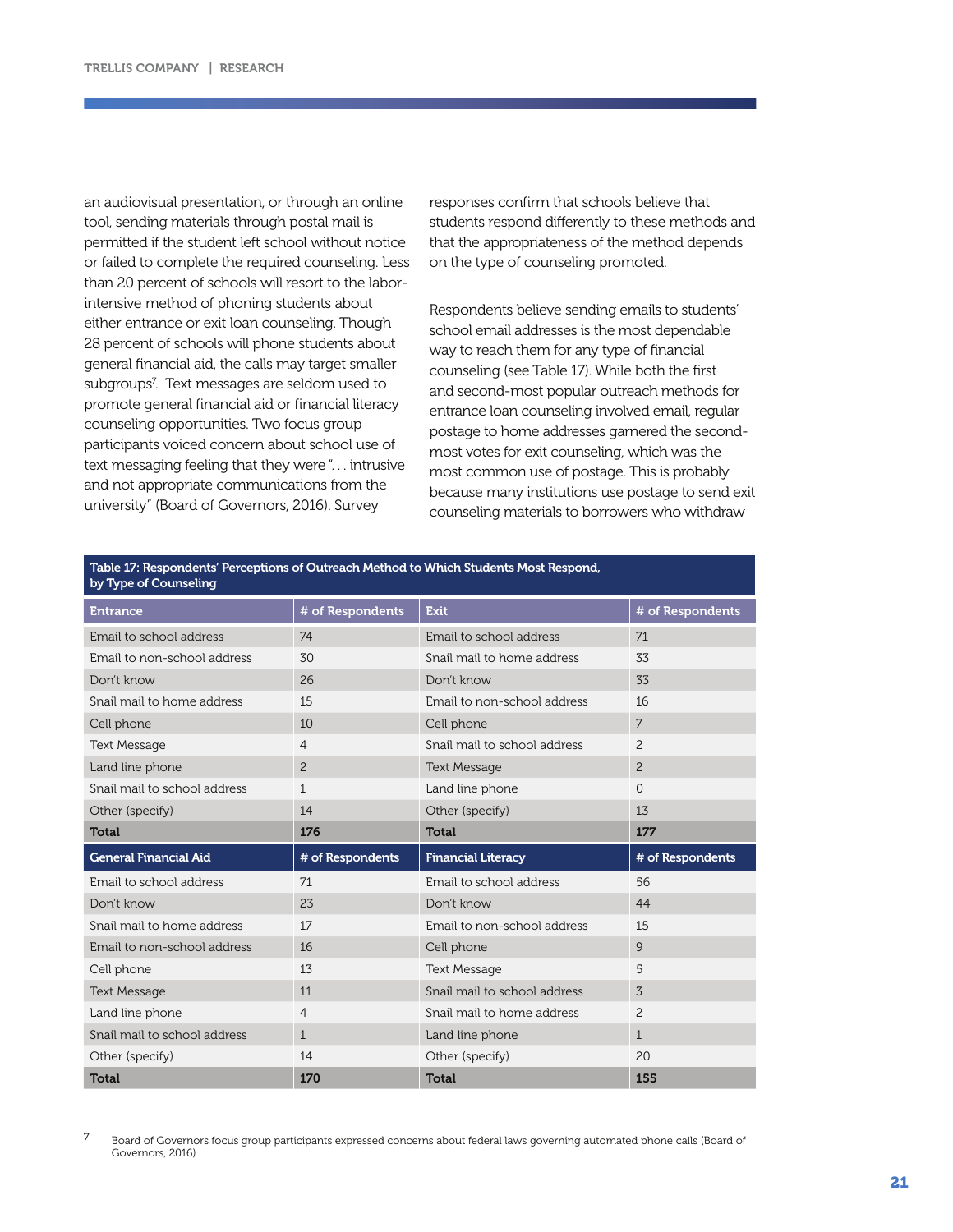from the institution and may be unresponsive to emailed requests to complete online counseling. Even if text messaging and cell phones are aggregated, they are rarely seen as dependable methods for any counseling outreach. Phone calls are seldom made to students, perhaps because of the labor cost. Many respondents answered that they "Don't know" the best outreach method, especially for financial literacy, where it was a close second to school email. This may suggest a sense of frustration when trying to communicate with students, especially about non-mandatory financial counseling, which relies heavily on marketing. Financial aid officers compete with many others for the attention of busy college students, making the promotion of voluntary financial counseling challenging. The prevalence of "don't know" as a response harkens back to the need for institutions to continue to experiment with and evaluate which communication methods and nudges can be effective.

## 6. How is success of general financial counseling measured?

Schools evaluate the success of their financial counseling programs in a variety of ways but

generally seem to prefer methods that require no additional data collection or administrative effort beyond what would occur anyway. Fifty-four percent of respondents reported using the school's federal cohort default rate, the most commonly cited metric, to measure counseling success (see Table 18). Compliance with regulations was cited by 36 percent of schools, reflecting the key priority of maintaining eligibility for federal student aid funds. Thirty-one percent of schools mentioned total indebtedness as an important measure of success. While a few schools use formal measures like knowledge gained (8 percent) and student survey responses (16 percent), a larger percentage (34 percent) use informal feedback from students to gauge success in their financial counseling programs. Twenty-eight percent of respondents did not measure success.

## 7. What changes in loan or general financial counseling would aid officers like to see?

Respondents were asked what single change<sup>8</sup> to student financial counseling would they make if they were not bound by any limitations. Over a quarter would like to see required courses of longer duration that would ensure

| <b>Measurement Method</b> | % Responded |
|---------------------------|-------------|
| Survey of Students        | 16%         |
| Ad Hoc Student Feedback   | 34%         |
| Compliance                | 36%         |
| Dropout Rate              | 13%         |
| Default Rate              | 54%         |
| <b>Total Indebtedness</b> | 31%         |
| Knowledge Test            | 8%          |
| Other                     | 4%          |
| Do Not Measure Success    | 28%         |
|                           |             |

#### Table 18: Measures that Respondent Institutions Use to Evaluate the Success of General Financial Counseling (n=175)

8 Note: Most respondents chose more than a single change; a few gave detailed lists of beneficial changes.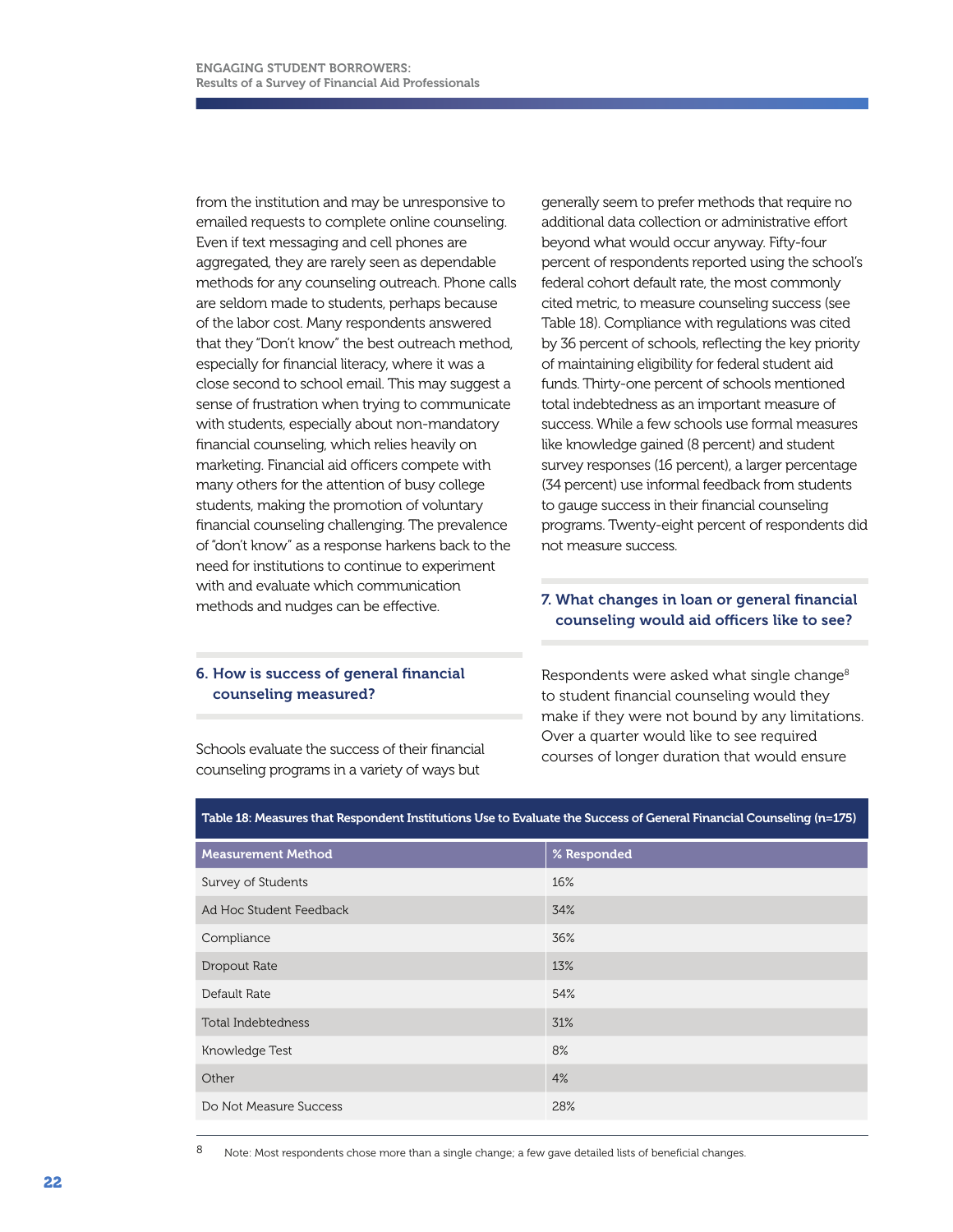| Table 19: If you had no limits, what single change to general student financial aid counseling would you institute |  |
|--------------------------------------------------------------------------------------------------------------------|--|
| (n=105)                                                                                                            |  |

| % Responded |
|-------------|
| 26%         |
| 19%         |
| 18%         |
| 14%         |
| 11%         |
| 10%         |
|             |

attendance and provide ample time to cover the necessary material. Expressing a common opinion, one aid officer suggested that the way to improve financial counseling would be to "integrate it with curriculum and make it a graduation requirement. Students don't take financial aid and 'administration' seriously." Another respondent contrasted the student loan process to buying a home.

I just bought and sold a house. The process always takes weeks, and the paperwork is painful. Yet we let students—who have no idea of the value of a dollar, never handled a checkbook, nor ever paid a bill—borrow loans worth tens of thousands of dollars. For many, it is the first time they have had money in their hands, and it disappears without any realization where it went.

While one respondent suggested that "the greatest single change would be if the students would truly pay attention to what is being presented to them," most focused on ways to promote attentiveness by making counseling more effective and engaging for students. Eighteen percent of respondents would like annual loan counseling to be mandated for some borrowers, seeing the annual experience as a time for students to renew or update their educational goals. Adequate time and resources to conduct the financial counseling face-toface garnered 19 percent of responses, some of whom believed that personalized delivery of counseling was important, especially for nontraditional students. Many aid officers saw value in exposing students to financial counseling prior to entering college. Others supported requiring students to pass a knowledge test before borrowing to ensure that the students understand the material.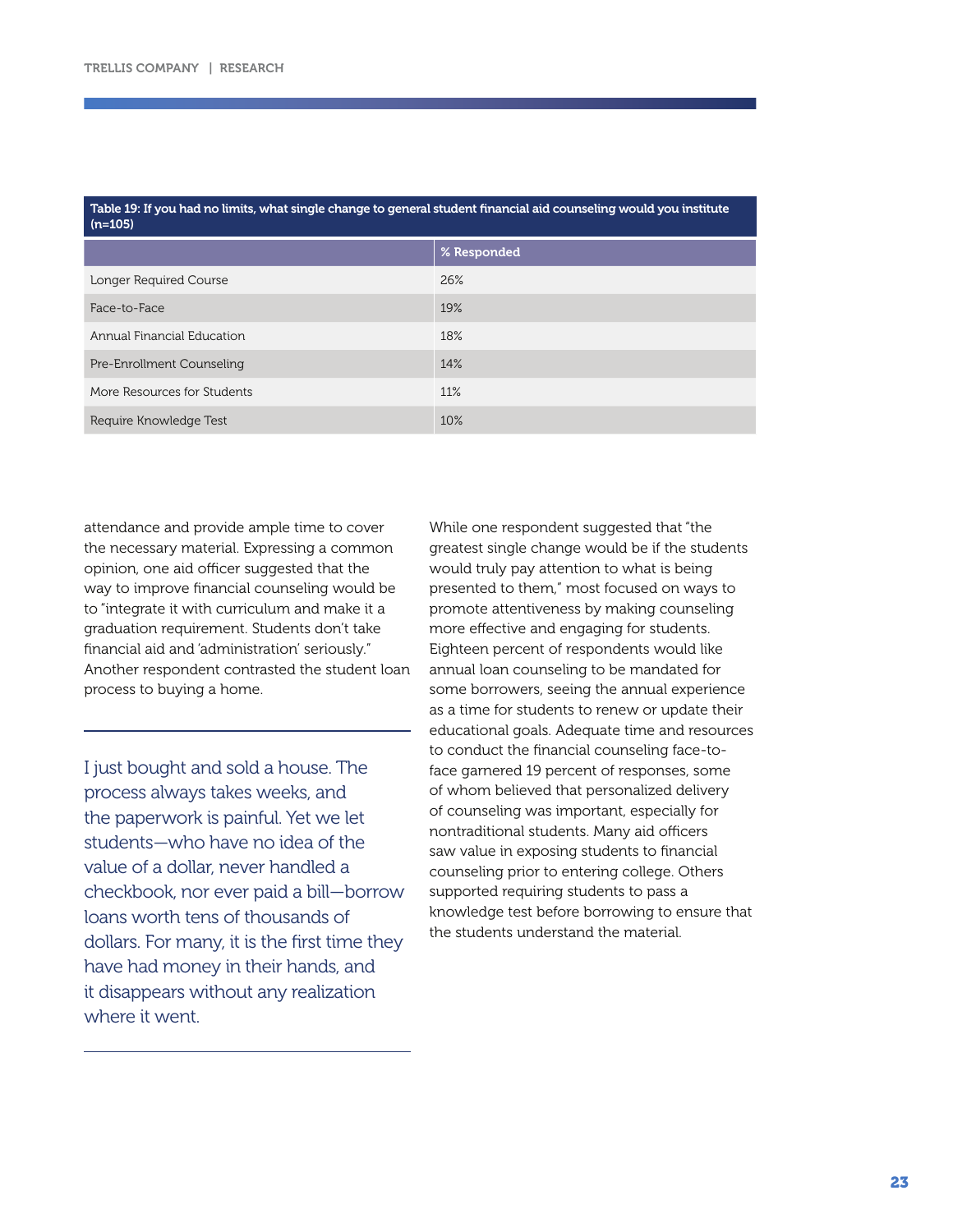## CONCLUSION

After decades of uninterrupted growth, college costs and, more importantly, the net amount of constant dollars that students and families must pay now exceed what many can afford. Once considered a tool to promote college choice, student loans have become an essential mechanism without which many would lose access to higher education (Trellis Research, 2005). To pursue higher learning and all the benefits that come with it, many students feel compelled to enter into a contract with terms and conditions that they rarely understand yet have serious implications for their long-term financial health.

*Once considered a tool to promote college choice, student loans have become an essential mechanism without which many would lose access to higher education.* 

Reviewing prior research, this report found that students are often ill-equipped to manage the financial challenges that accompany postsecondary education, especially given the added complexity and risk of student loans. Research suggests that the online tools most borrowers rely on for student loan counseling suffer from numerous flaws; however, research also suggests that design and delivery insights from behavioral economics can significantly improve counseling tools. Research also points to some promising practices adopted by a few schools who have chosen thoughtful, proactive measures to promote financial literacy and financial wellness on their campuses.

As identified in focus group research, schools wishing to adopt some of these practices confront numerous legal, administrative, technical and communication challenges, which a subsequent survey of NASFAA members explored further. Among the survey's key findings were financial aid officers' predominantly negative perceptions of the financial knowledge of students; the near universal use of the Department of

Education's online counseling tools, primarily to achieve regulatory compliance; the high frequency with which schools offer financial counseling that exceeds minimum regulatory requirements; and the challenges schools face offering voluntary financial counseling events that both attract students and improve their financial competency. Despite some detectable differences as measured by a school's number of counselors or number of counselors per student, survey responses were generally similar across sectors, counselor staffing levels, and percentages of Pell Grant recipients.

Student financial aid administrators appear more aware of the dangers students face than the students themselves, though administrators are struggling against significant impediments to close that gap. Their non-compensated financial counseling programs must compete for institutional resources and the limited attention of their students, who may be juggling school, work, and other immediate life issues, making them less receptive to appeals to long-term financial consequences. In this competition, schools often lack both the resources and specialized skills to make a lasting impression on students. With or without the ability to mandate student participation, developing more effective ways to communicate with and counsel students will remain critical to their success. Ongoing research experiments are beginning to shed some light on these important issues, and schools can add to the growing body of knowledge by vigilantly and rigorously quantifying the results of their own efforts. With the financial futures of millions of students at stake, financial aid officers and other student services professionals need all the tools, information, and support they can get.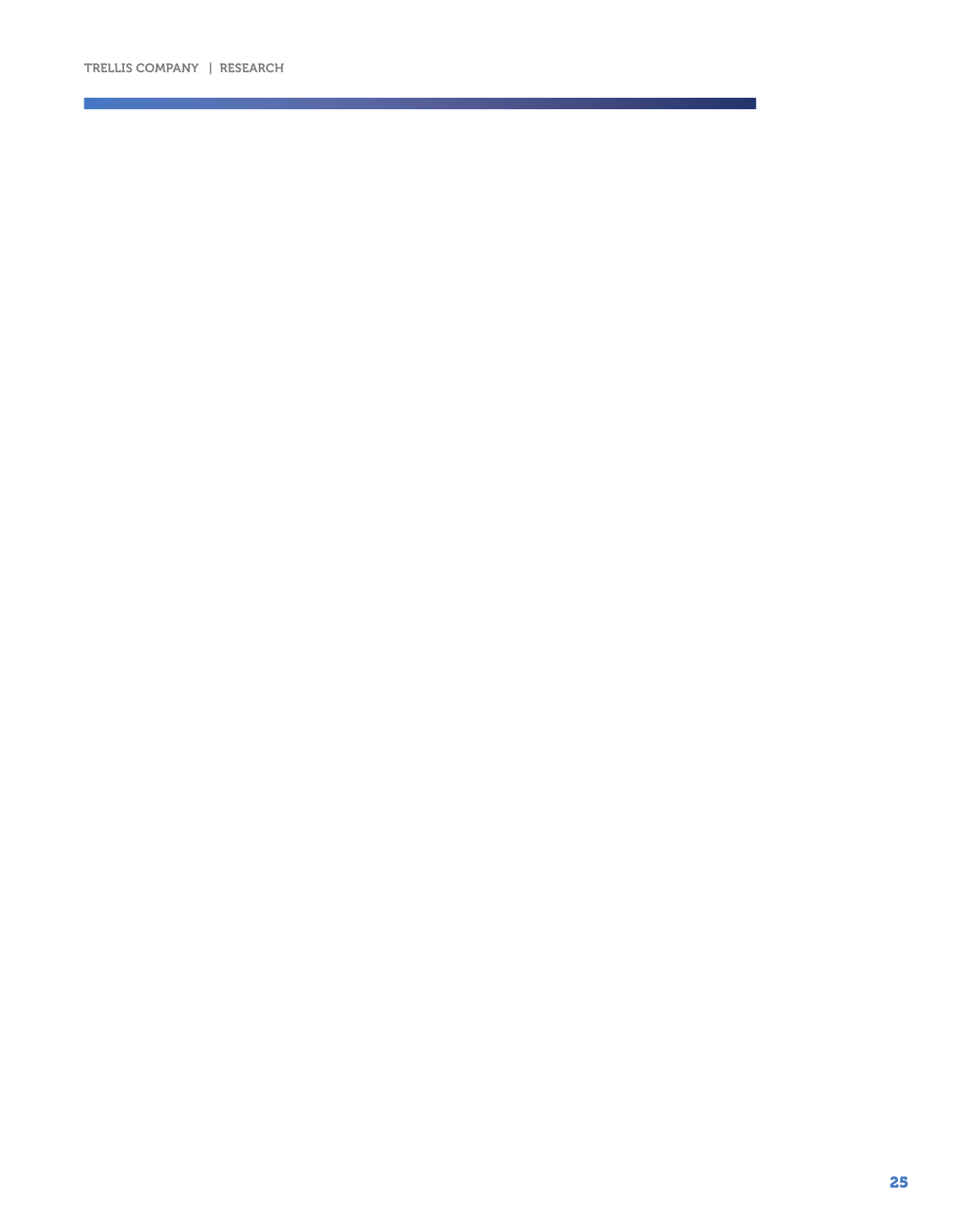## NASFAA Questionnaire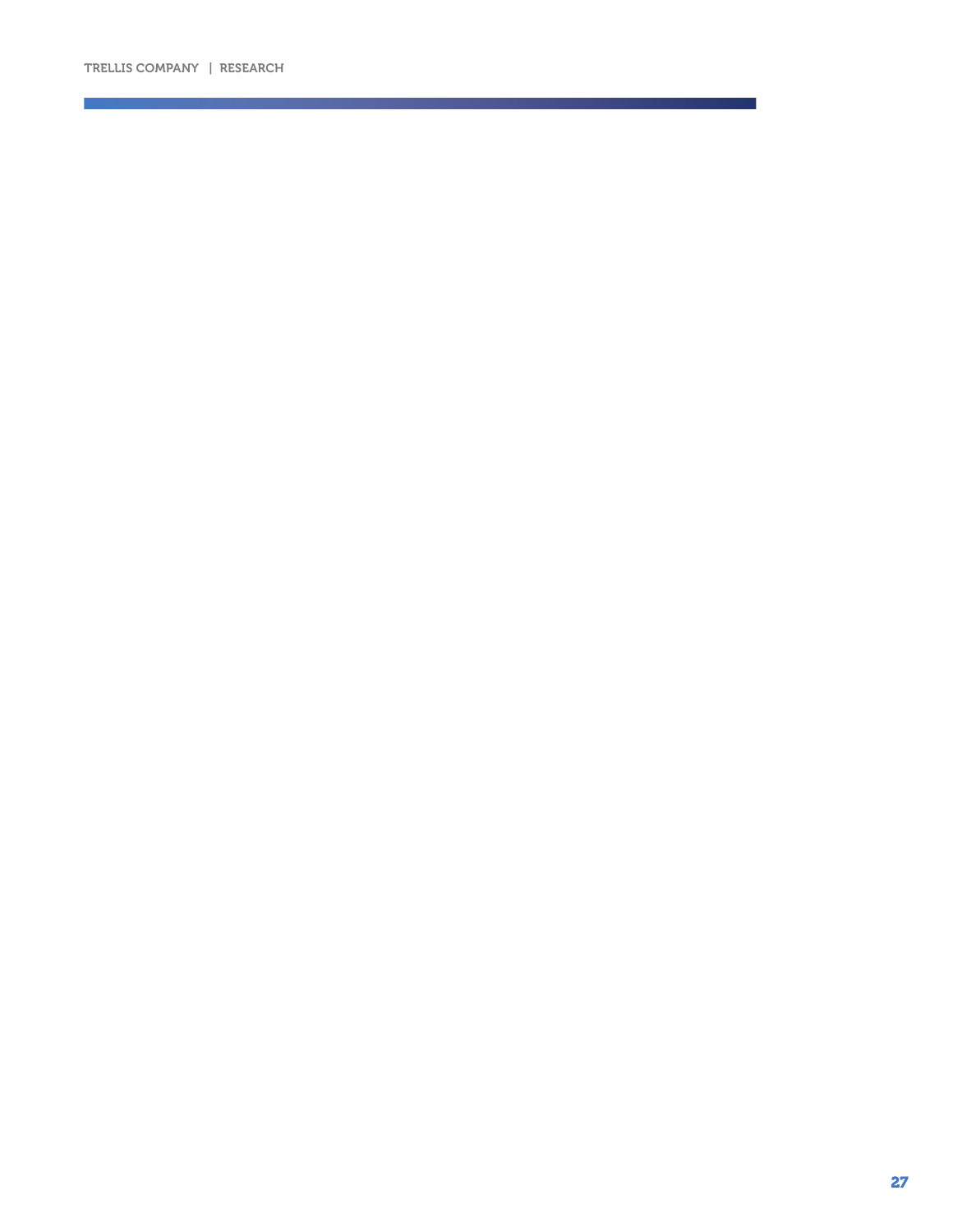

## **Default Question Block**

The following brief survey is a collaboration between the Federal Reserve, TG, and NASFAA. It is intended to gauge sentiment and understanding about financial counseling at institutions of higher education. Except where elsewhere specified, responses should extend beyond entrance and exit counseling to include general financial aid counseling (which itself includes financial aid and financial literacy counseling). This effort is a follow up to focus groups held during the 2016 NASFAA national conference in July. Findings from these focus groups will be available at the end of November. Responses from this survey will be anonymous and results will be in the aggregate. We expect the results from this survey to be reported in mid-2017. Thank you for your participation.

Do you reach out to prospective students to offer general financial counseling assistance before they commit to your institution?

| $\bigcirc$ Yes (Please specify) |  |
|---------------------------------|--|
| $O$ No                          |  |
| O Depends (Please specify)      |  |

Check the appropriate box in each row to identify the source of entrance and exit counseling generally used at your institution. If you use a third party product, you will be asked to identify it.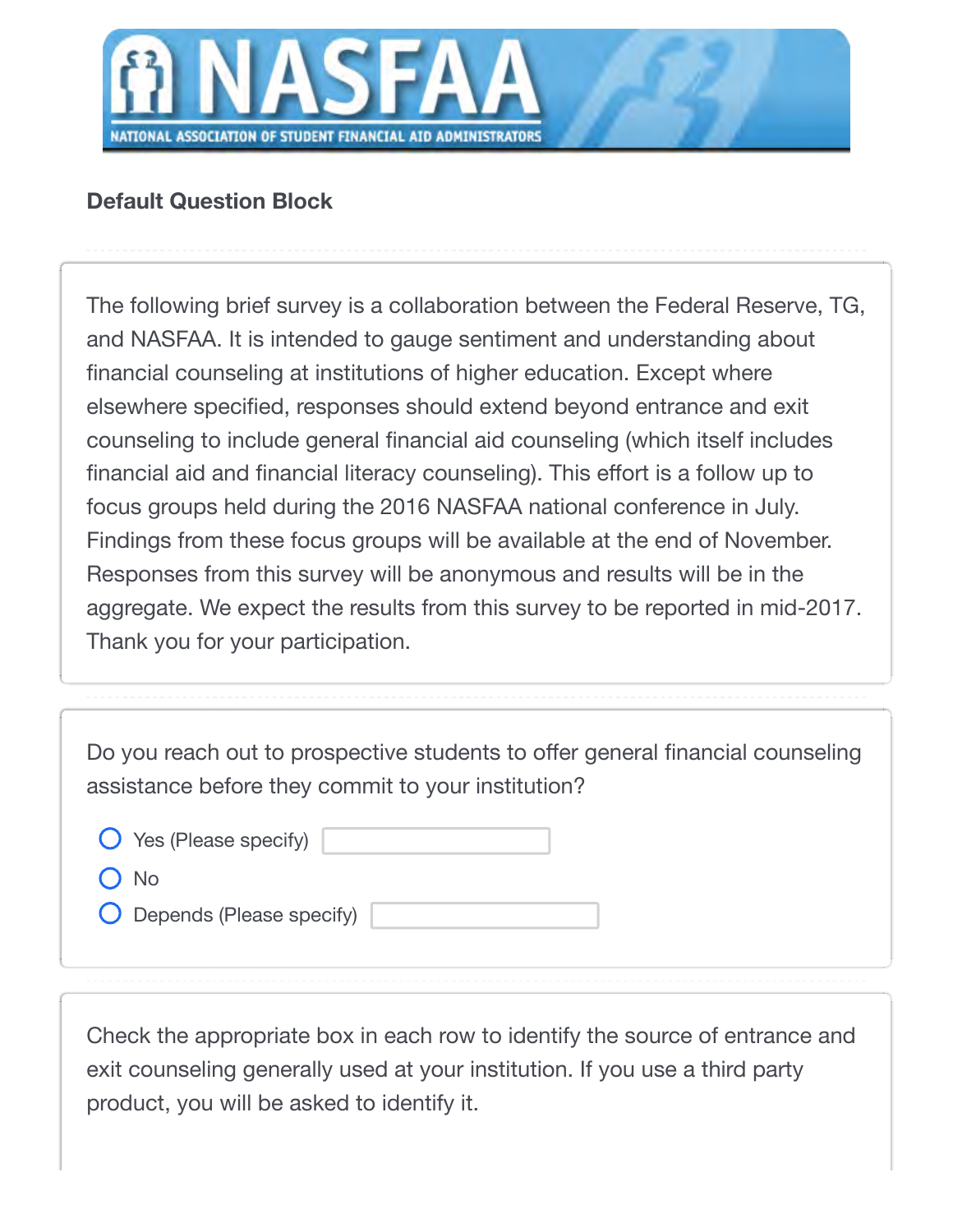|          | Standard from the<br>Department of<br>Education | Something<br>developed by your<br>institution | Something<br>developed by a<br>third party. |
|----------|-------------------------------------------------|-----------------------------------------------|---------------------------------------------|
| Entrance |                                                 |                                               |                                             |
| Exit     |                                                 |                                               |                                             |
|          |                                                 |                                               |                                             |

Follow-up: Please specify what your third party product is.

Is outreach to students for all of your **general financial counseling** …

- $\bigcirc$  The same for all students
- Customized to particular students based on your perception of their need.

Follow-up: How do you determine which students merit special outreach?

Which methods do you use to promote financial counseling to students by type of counseling (choose all that apply)

> **General** Financial

Financial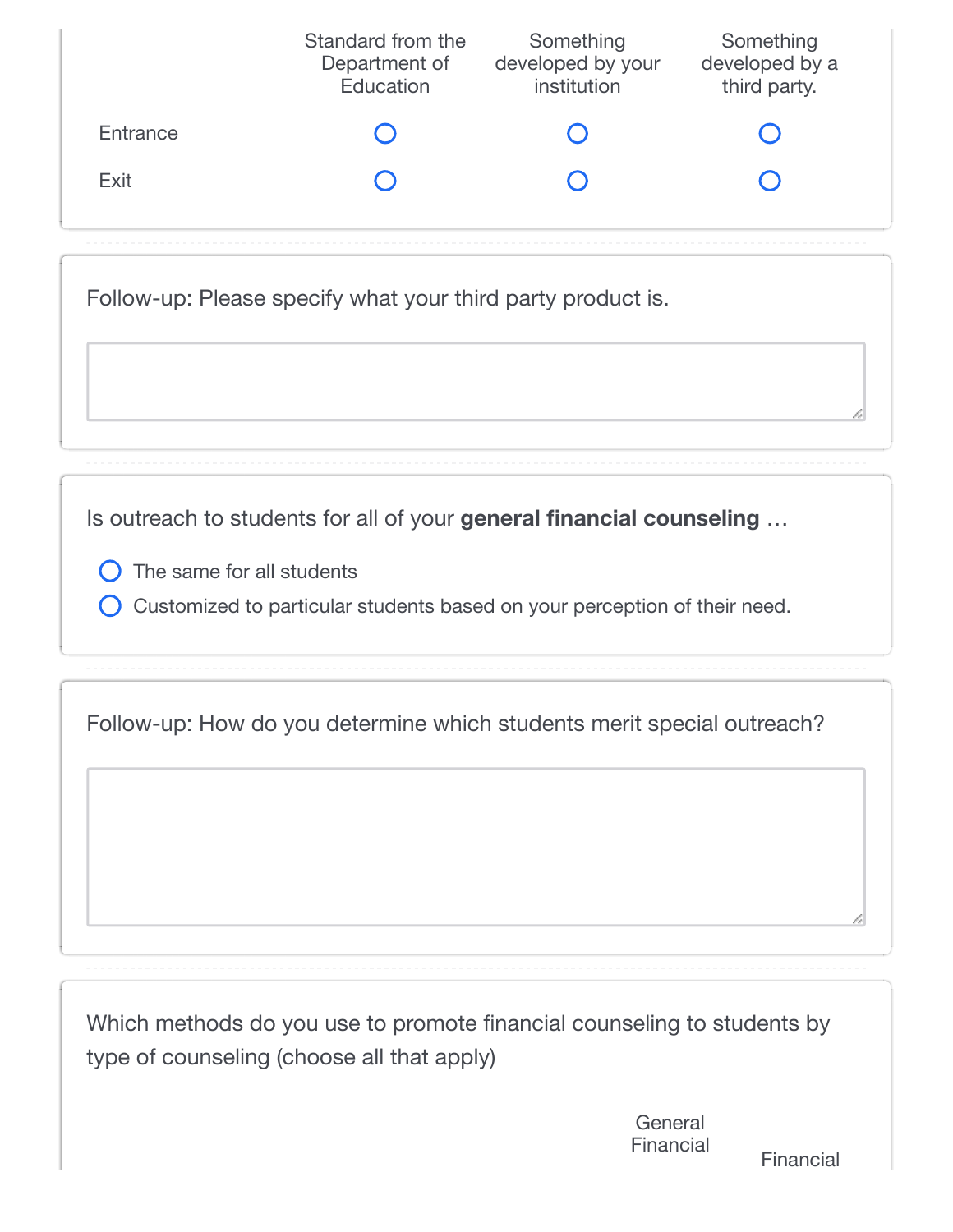|                                           | Entrance                 | Exit | Aid | Literacy |
|-------------------------------------------|--------------------------|------|-----|----------|
| Snail mail to home or<br>school address   | - 1                      |      |     |          |
| Phone                                     | - 1                      |      |     |          |
| Email to school or non-<br>school address | $\overline{\phantom{a}}$ |      |     |          |
| Text message                              | ×.                       |      |     |          |
| Other                                     |                          |      |     |          |
|                                           |                          |      |     |          |

Follow-up: Choose the outreach method you find students respond best to most dependable for each type of counseling.

| Entrance                     |  |
|------------------------------|--|
| Exit                         |  |
| <b>General Financial Aid</b> |  |
| <b>Financial Literacy</b>    |  |

Rank the following three answers from best to worse regarding how you feel about the online Department of Education tool for entrance and exit counseling.

It effectively conveys important information

It allows us to comply with regulations

It is free and doesn't require additional resources from our institution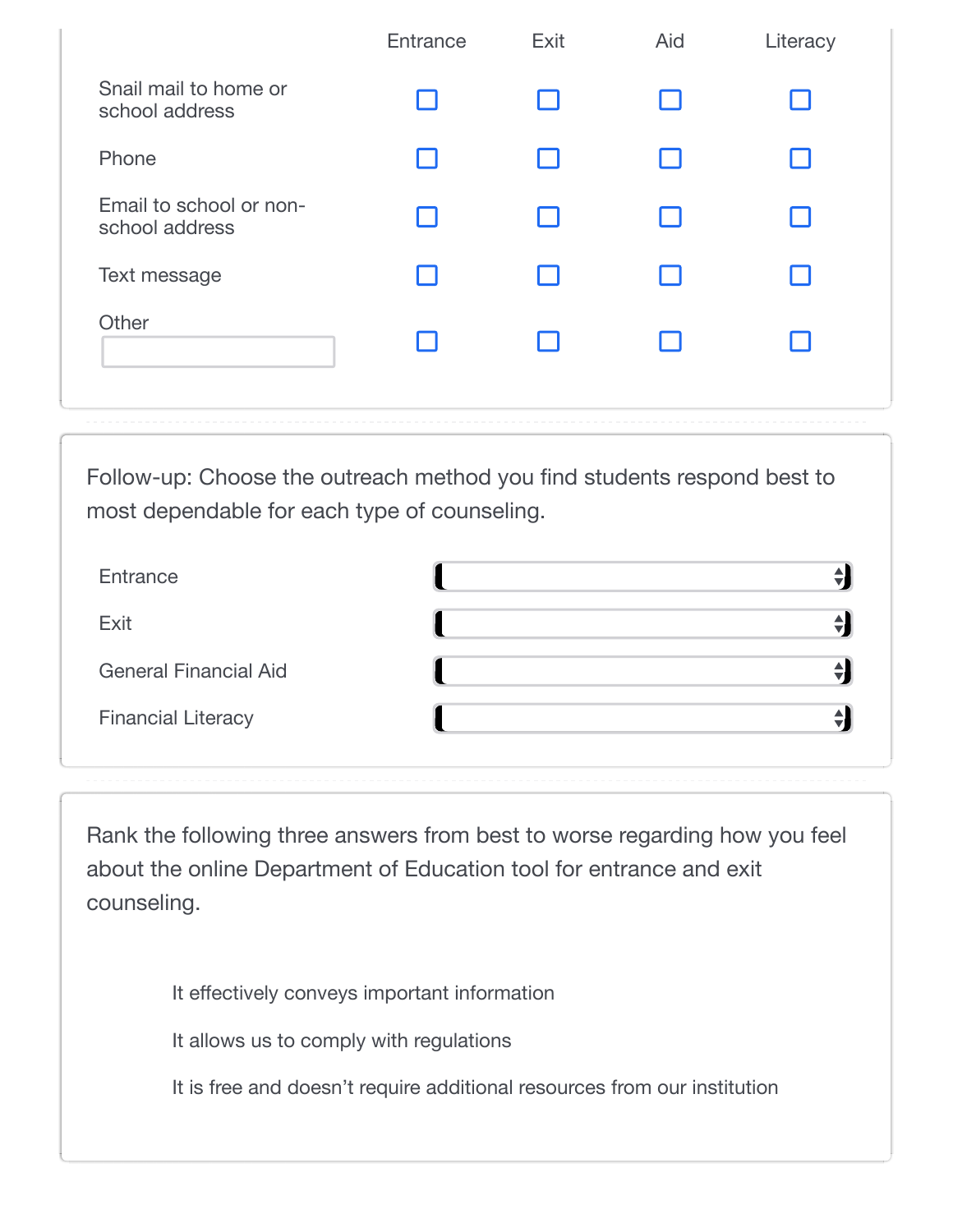For each of the four classes of students, please check all of the categories of delivery of general financial aid counseling that your institution is generally able to offer.

| Walk-ins or<br>appointments | <b>Targeted</b><br>populations | All other<br>borrowing<br>students | All other<br>students |  |
|-----------------------------|--------------------------------|------------------------------------|-----------------------|--|
| H                           |                                |                                    |                       |  |
|                             |                                |                                    |                       |  |
|                             |                                |                                    |                       |  |
| H                           |                                |                                    |                       |  |
|                             |                                |                                    |                       |  |
|                             |                                |                                    |                       |  |

When do you primarily reach new student borrowers for general financial counseling?

- $\bigcirc$  In sessions while students are still in high school
- After high school but before enrollment
- $\bigcap$  After enrollment but before the start of school
- As soon as school starts
- $\bigcirc$  During the first semester
- O Other

Please rate the following groups of students at your institution based on your perception of their level of financial literacy.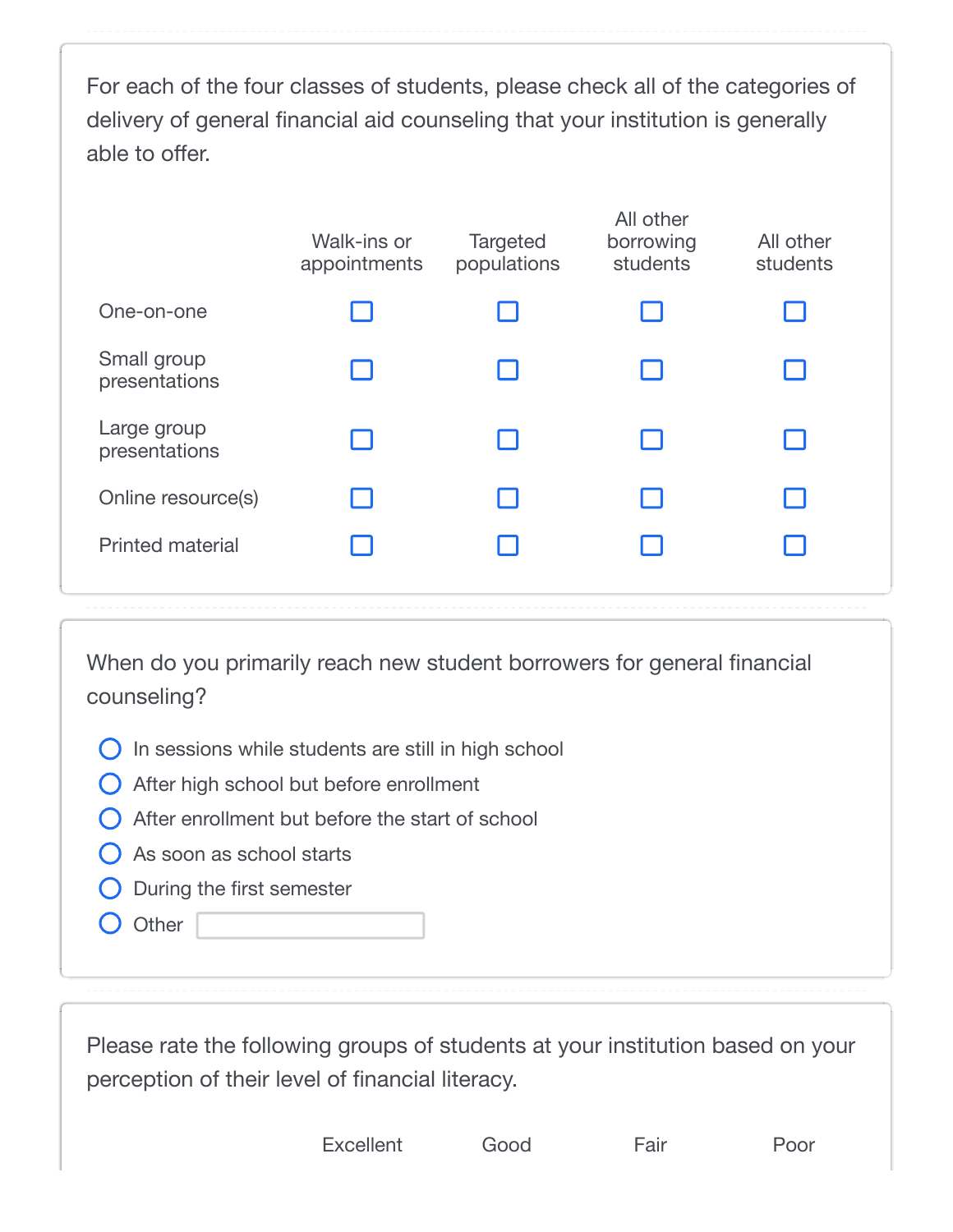| All students                        |    |  |  |
|-------------------------------------|----|--|--|
| Incoming students                   | I. |  |  |
| Younger students                    |    |  |  |
| Lower-income<br>students            |    |  |  |
| First generation<br>students        |    |  |  |
| Students with<br>lower entry scores |    |  |  |

On August 12, 2016, the U.S. Department of Education announced an experimental site initiative that will allow participating schools to compel student borrowers to go through additional annual loan counseling. An evaluation will then determine the effectiveness of compulsory counseling.

What is your institution's level of interest in applying for this initiative?

- **O** Applied
- $\bigcirc$  Intends to apply
- $\bigcirc$  Is considering applying
- $\bigcirc$  Does not intent to apply
- O Other

Which if any of these measures does your institution use to evaluate the success of **general financial counseling**? [Choose all that apply.]

- Survey after counseling session
- $\Box$  Ad hoc student feedback
	- Compliance with regulations
	- Dropout rates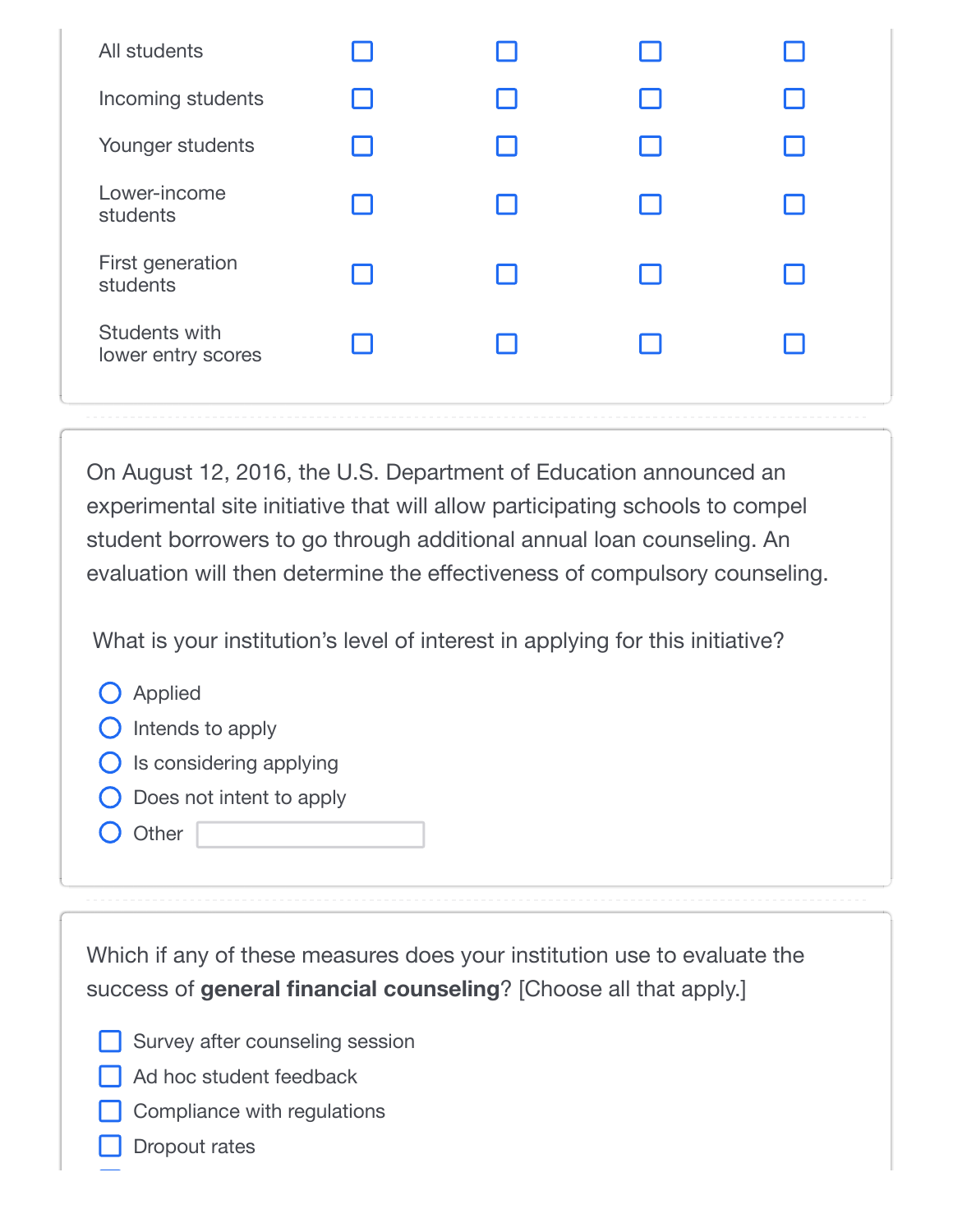| Default rates<br>Total indebtedness of students<br>Knowledge test<br>Other<br>Do not measure success                                                                                                                                                            |
|-----------------------------------------------------------------------------------------------------------------------------------------------------------------------------------------------------------------------------------------------------------------|
| Research has identified several promising practices to improve general<br>student financial aid counseling. Please let us know if your institution has<br>efforts in each of these areas.<br>Cross training – integrated messages for students developed across |
| multiple departments in the institution<br>Holistic approach – incorporating student loan information into a wider<br>financial literacy program                                                                                                                |
| Marketing - using multiple points of contact to increase the impact of their<br>communications                                                                                                                                                                  |
| Targeting - focusing resources to create more persuasive outreach to non-<br>seekers                                                                                                                                                                            |
| In-person loan counseling                                                                                                                                                                                                                                       |
| Peer-to-peer counseling - using peer students as coaches offering<br>information about financial issues beyond just student loans                                                                                                                               |
| Data driven approach – using research and institution data for more than<br>compliance purposes                                                                                                                                                                 |

| Follow-up: Please provide us with more details on the areas you indicated |  |  |  |  |
|---------------------------------------------------------------------------|--|--|--|--|
| where your institution does not have efforts in.                          |  |  |  |  |

| Cross training – integrated messages for students developed<br>across multiple departments in the institution |  |
|---------------------------------------------------------------------------------------------------------------|--|
| >> Holistic approach – incorporating student loan information into<br>a wider financial literacy program      |  |
| » Marketing - using multiple points of contact to increase the<br>impact of their communications              |  |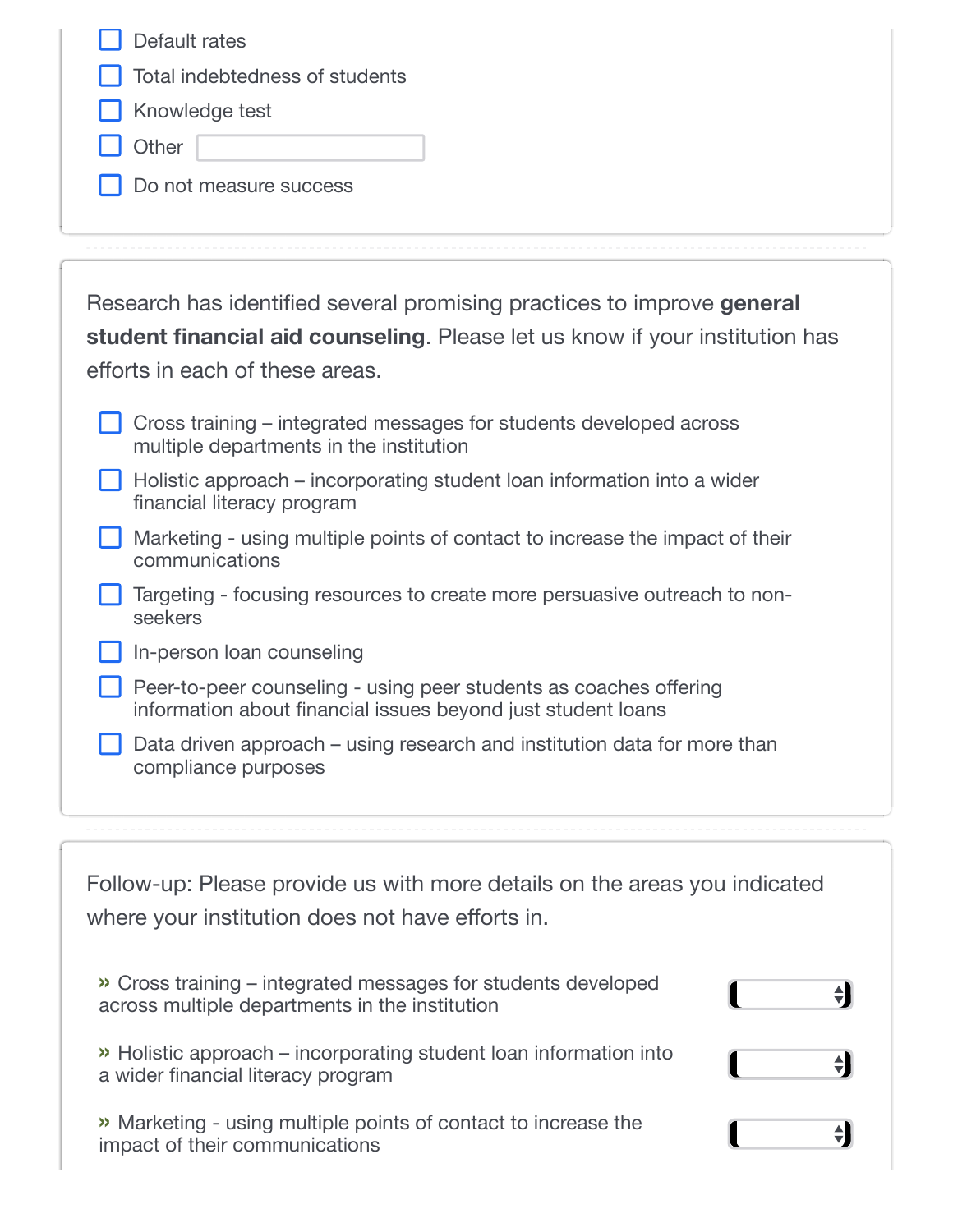| Targeting - focusing resources to create more persuasive<br>outreach to non-seekers                                                     |  |
|-----------------------------------------------------------------------------------------------------------------------------------------|--|
| » In-person loan counseling                                                                                                             |  |
| >> Peer-to-peer counseling - using peer students as coaches<br>offering information about financial issues beyond just student<br>loans |  |
| Data driven approach – using research and institution data for<br>more than compliance purposes                                         |  |

Follow-up: Please tell us which method you think offers your institution the best return for the resources expended.

- **»** Cross training integrated messages for students developed across multiple departments in the institution
- **»** Holistic approach incorporating student loan information into a wider financial literacy program
- **»** Marketing using multiple points of contact to increase the impact of their communications
- **»** Targeting focusing resources to create more persuasive outreach to nonseekers
- **»** In-person loan counseling
- **O** » Peer-to-peer counseling using peer students as coaches offering information about financial issues beyond just student loans
- **»** Data driven approach using research and institution data for more than compliance purposes

Follow-up: Please tell us why you think the method selected above offers your institution the best return: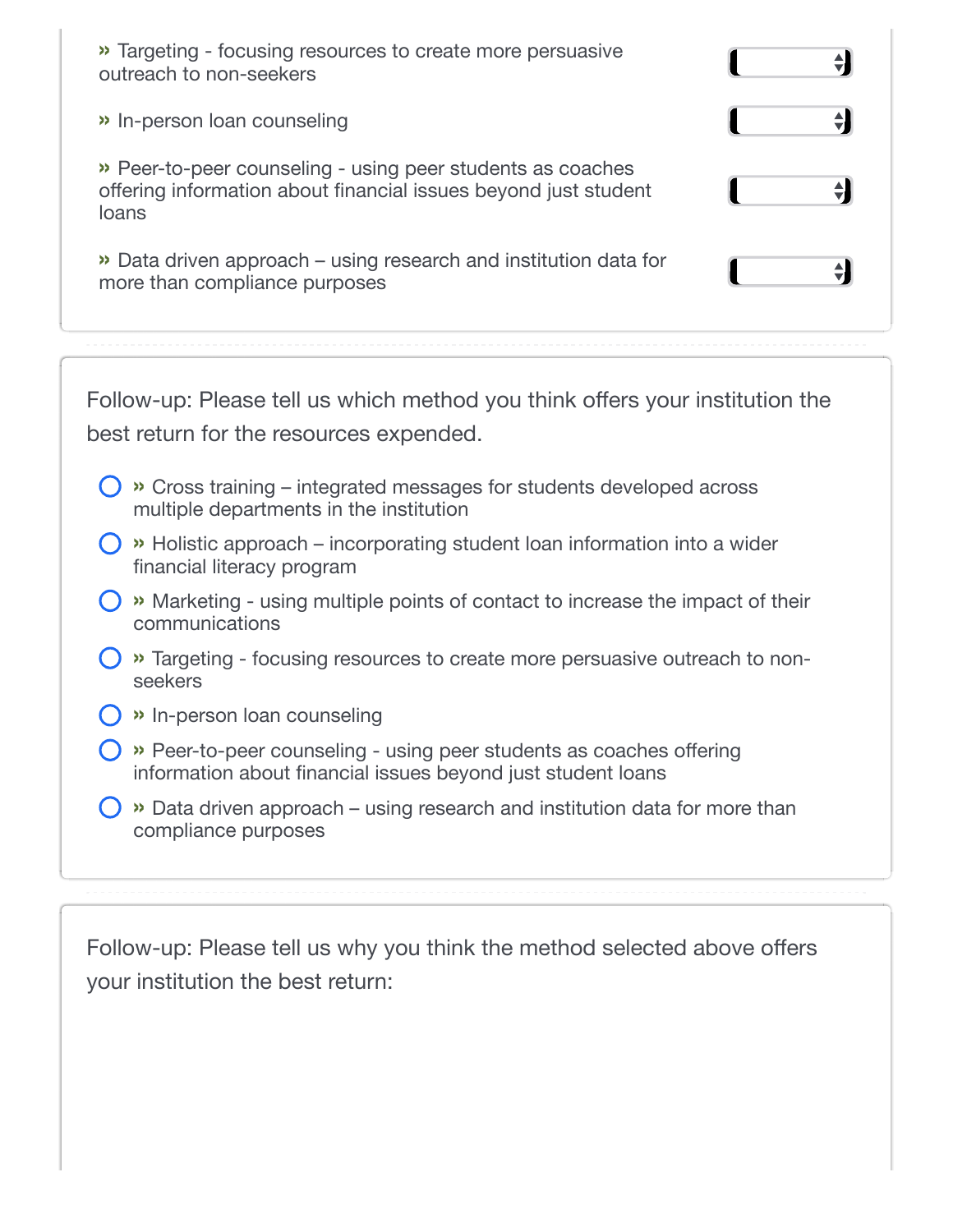Please tell us if your institution actively reaches out to each of the following target groups for general student loan counseling

| First to college                                         |   |
|----------------------------------------------------------|---|
| <b>Minority students</b>                                 | 싂 |
| International students                                   | ÷ |
| English as a Second Language students                    | 쉬 |
| Students from lower income households                    | 싂 |
| Non-traditional (older, married, with children) students | 쉬 |
| Students with low entrance scores                        | 싂 |
| Others (specify)                                         |   |
|                                                          |   |

## **Final Question**

| you selected?                                             | Follow-up: Please tell us how your institution reaches out to the target groups |  |
|-----------------------------------------------------------|---------------------------------------------------------------------------------|--|
| » First to college                                        |                                                                                 |  |
| >> Minority students                                      |                                                                                 |  |
| » International<br>students<br>$\rightarrow$ English as a |                                                                                 |  |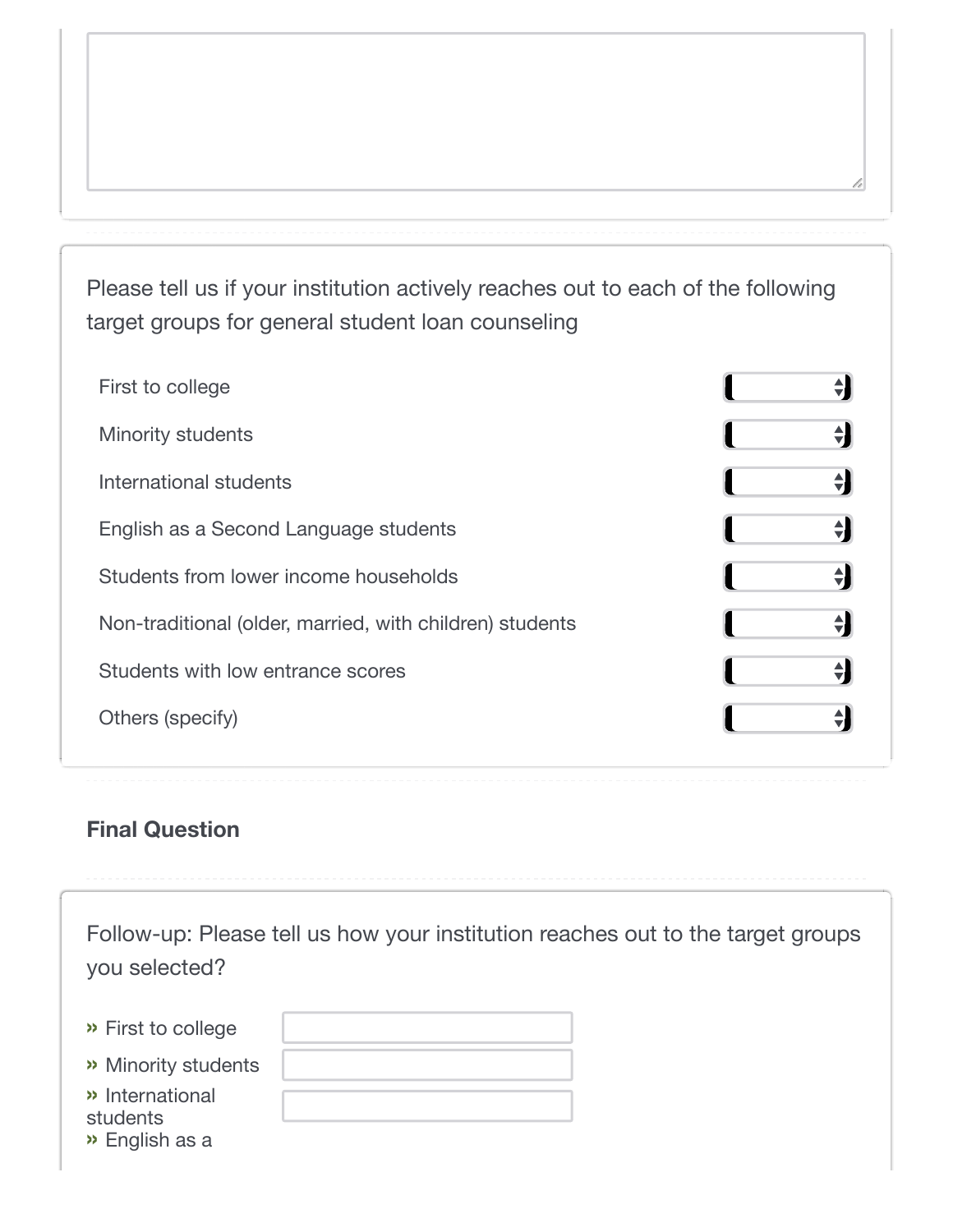| Second Language<br>students<br>>> Students from<br>lower income<br>households<br>>> Non-traditional<br>(older, married, with<br>children) students<br>>> Students with low<br>entrance scores<br>>> Others (specify) |
|----------------------------------------------------------------------------------------------------------------------------------------------------------------------------------------------------------------------|
|----------------------------------------------------------------------------------------------------------------------------------------------------------------------------------------------------------------------|

If you had no limits, what single change to **general student financial aid counseling** would you institute? Note, this can be regulatory, institutional, resource-related, etc. Don't feel constrained.

By clicking the "Submit Survey" button below you will be submitting this survey.

Once you have submitted the survey you will be given the opportunity to download a .pdf copy of your responses for your records.

[Powered by Qualtrics](http://www.qualtrics.com/)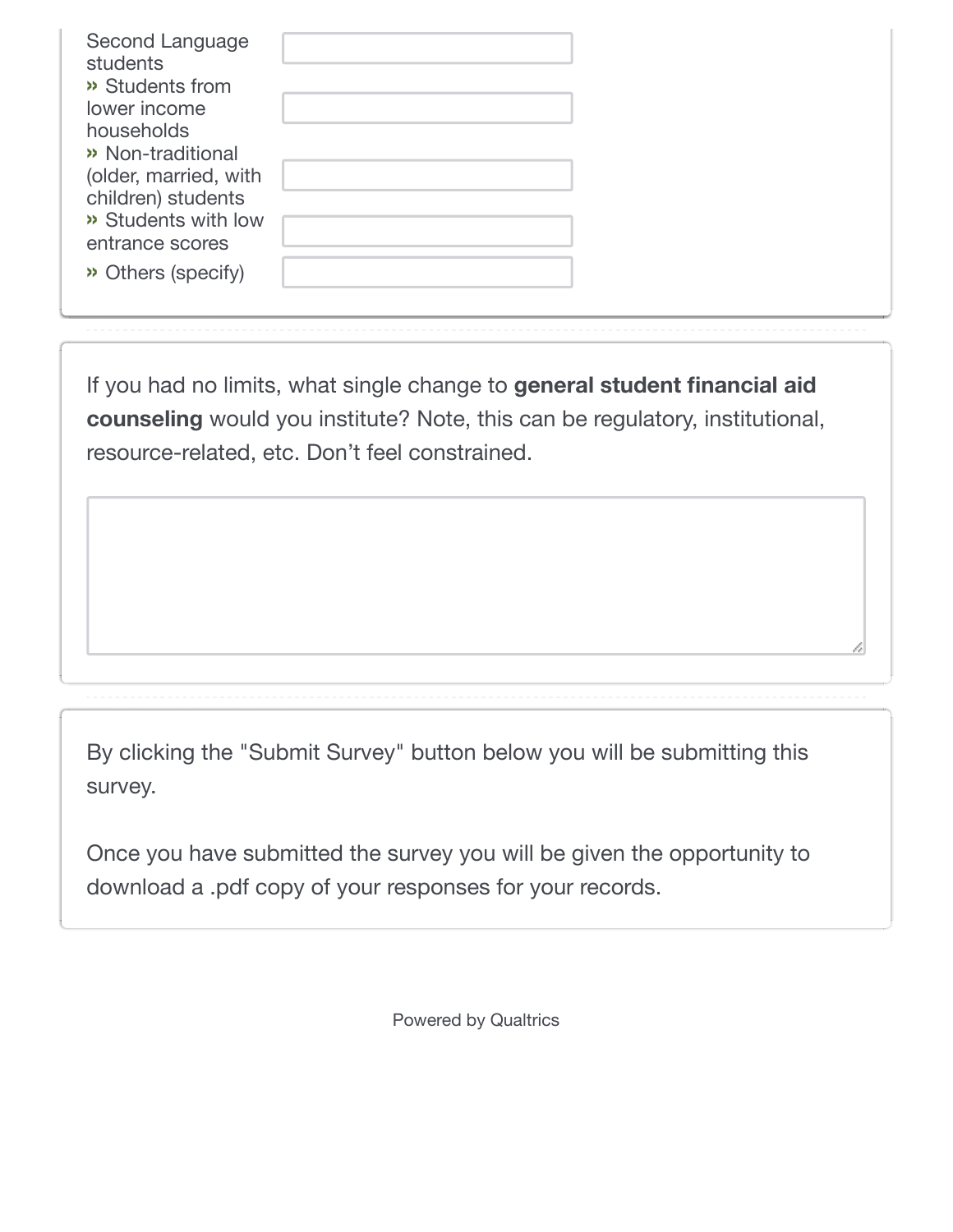## References

- 1 Baum, S. and Johnson, M. (2015). Financing Public Higher Education: The Evolution of State Funding. Urban Institute. Available at: http://www.urban.org/sites/default/files/publication/72576/2000500-financing-public-higher-education-the-evolution-of-statefunding.pdf
- 2 Bettinger, E. P., Long, B. T., Oreopoulos, P., & Sanbonmatsu, L. (2012). The role of application assistance and information in college decisions: Results from the H&R Block FAFSA experiment. *The Quarterly Journal of Economics,* 127(3), 1205-1242.
- 3 Board of Governors of the Federal Reserve System, Student Loan Counseling Challenges and Opportunities: Findings from Focus Groups with Financial Aid Counselors (November 2016). Board of Governors of the Federal Reserve System. Available at: https:// www.federalreserve.gov/consumerscommunities/files/student-loan-counseling-challenges-and-opportunities-2016.pdfhttps:// www.federalreserve.gov/consumerscommunities/files/student-loan-counseling-challenges-and-opportunities-2016.pdf
- 4 Cahalan, M., Perna, L., & Yamashita, M. (2016). Indicators of Higher Education Equity in the United States. The Pell Institute for the Study of Opportunity in Higher Education. Available at: http://files.eric.ed.gov/fulltext/ED569199.pdf
- $^{\rm S}$  Choi, Shinae; Gudmunson, Clinton G.; Griesdom, Timothy S.; and Hong, Gong-Soog, Assessing college student needs for comprehensive financial counseling (November 1, 2016). *Journal of Financial Counseling and Planning,* Volume 27, Number 2, 2016, pp. 158-171. Available at: http://www.ingentaconnect.com/contentone/springer/jfcp/2016/00000027/00000002/art00002
- 6 The College Board, Trends in College Pricing 2016 (2016). The College Board. Available at: https://trends.collegeboard.org/sites/default/ files/2016-trends-college-pricing-web\_0.pdf
- $^7$  Darolia, Rajeev, An Experiment on Information Use in College Student Loan Decisions (2016-06-01). Federal Reserve Bank of Philadelphia Working Paper No. 16-18. Available at SSRN: https://ssrn.com/abstract=2805857https://ssrn.com/abstract=2805857
- $^8$  Deslisle, Jason and Holt, Alexander (2015). Why Student Loans Are Different: Findings from Six Focus Groups of Student Loan Borrowers. Available at https://static.newamerica.org/attachments/2358-why-student-loans-are-different/ StudentLoansAreDifferent\_March11\_Updated.e7bf17f703ad4da299fad650f47ac343.pdf.
- 9 Dynarski, S. M., & Scott-Clayton, J. E. (2006). *The cost of complexity in federal student aid: Lessons from optimal tax theory and behavioral economics* (No. w12227). National Bureau of Economic Research. Available at: https://www.immagic.com/eLibrary/ ARCHIVES/GENERAL/US\_ED/E060425D.pdf
- 10 Fernandez, C., Fletcher, C., Klepfer, K., Webster, J. (2016). Effective Counseling, Empowered Borrowers: An Evidence-Based Policy Agenda for Informed Student Loan Borrowing and Repayment. Trellis Research. Available at: http://www.tgslc.org/research/http:// www.tgslc.org/research/.
- 11 Fernandez, C., Fletcher, C., Klepfer, K., & Webster, J. (2015). A Time to Every Purpose: Understanding and Improving the Borrower Experience with Online Student Loan Entrance Counseling. Trellis Research. Available at: http://www.tgslc.org/research/http:// www.tgslc.org/research/.
- <sup>12</sup> Fernandez, C., Fletcher, C., Klepfer, K., & Webster, J. (2015). From Passive to Proactive: Understanding and Improving the Borrower Experience with Online Student Loan Exit Counseling. Trellis Research. Available at: http://www.tgslc.org/research/http://www. tgslc.org/research/.
- 13 Fletcher, C., Webster, J., Klepfer, K., & Fernandez, C. (2015). Above and Beyond: What Eight Colleges are Doing to Improve Student Loan Counseling. Trellis Research. Available at: http://www.tgslc.org/research/http://www.tgslc.org/research/.
- 14 Hiltonsmith, R. and Daut, T. (2014). *The great cost shift continues: State higher education funding after the recession.* Demos. Available from: http://www.demos.org/sites/default/files/publications/TheGreatCostShiftBrief2014.pdf
- 15 Hoxby, C., & Turner, S. (2013). *Expanding college opportunities for high-achieving, low income students. Stanford Institute for Economic Policy Research Discussion Paper,* (12-014).
- 16 The Institute for College Access and Success (TICAS), College Costs in Context: A State-By-State Look at College (Un)Affordability (April 2017). TICAS. Available at: http://ticas.org/sites/default/files/pub\_files/college\_costs\_in\_context.pdf
- 17 Ideas42 (2016). Nudging for Success: Using Behavioral Science to Improve the Postsecondary Student Journey. Available at: http:// www.ideas42.org/wp-content/uploads/2016/09/Nudging-For-Success-FINAL.pdf
- 18 Johnson, Carrie; O'Neil, Barbara; Worthy, Sherri Lokken; Lown, Jean M.; and Bowen, Cathy F., What are student loan borrowers thinking? Insights from focus groups on college selection and student loan decision making (November 1, 2016). *Journal of Financial Counseling and Planning,* Volume 27, Number 2, 2016, pp. 184-198. Available at: http://www.ingentaconnect.com/ content/springer/jfcp/2016/00000027/00000002/art00004#expand/collapsehttp://www.ingentaconnect.com/content/springer/ jfcp/2016/00000027/00000002/art00004#expand/collapse
- 19 Klepfer, K., Fernandez, C., Fletcher, C., & Jeff, W. (2015). Informed or Overwhelmed? A Legislative History of Student Loan Counseling with a Literature Review on the Efficacy of Loan Counseling. Trellis Research. Available at: http://www.tgslc.org/research/.
- 20 Mitchell, M., Leachman, M., and Masterson, K. (2016). Funding Down, Tuition Up: State Cuts to Higher Education Threaten Quality and Affordability at Public Colleges. Center on Budget and Policy Priorities. Available at: http://www.cbpp.org/sites/default/files/atoms/ files/5-19-16sfp.pdf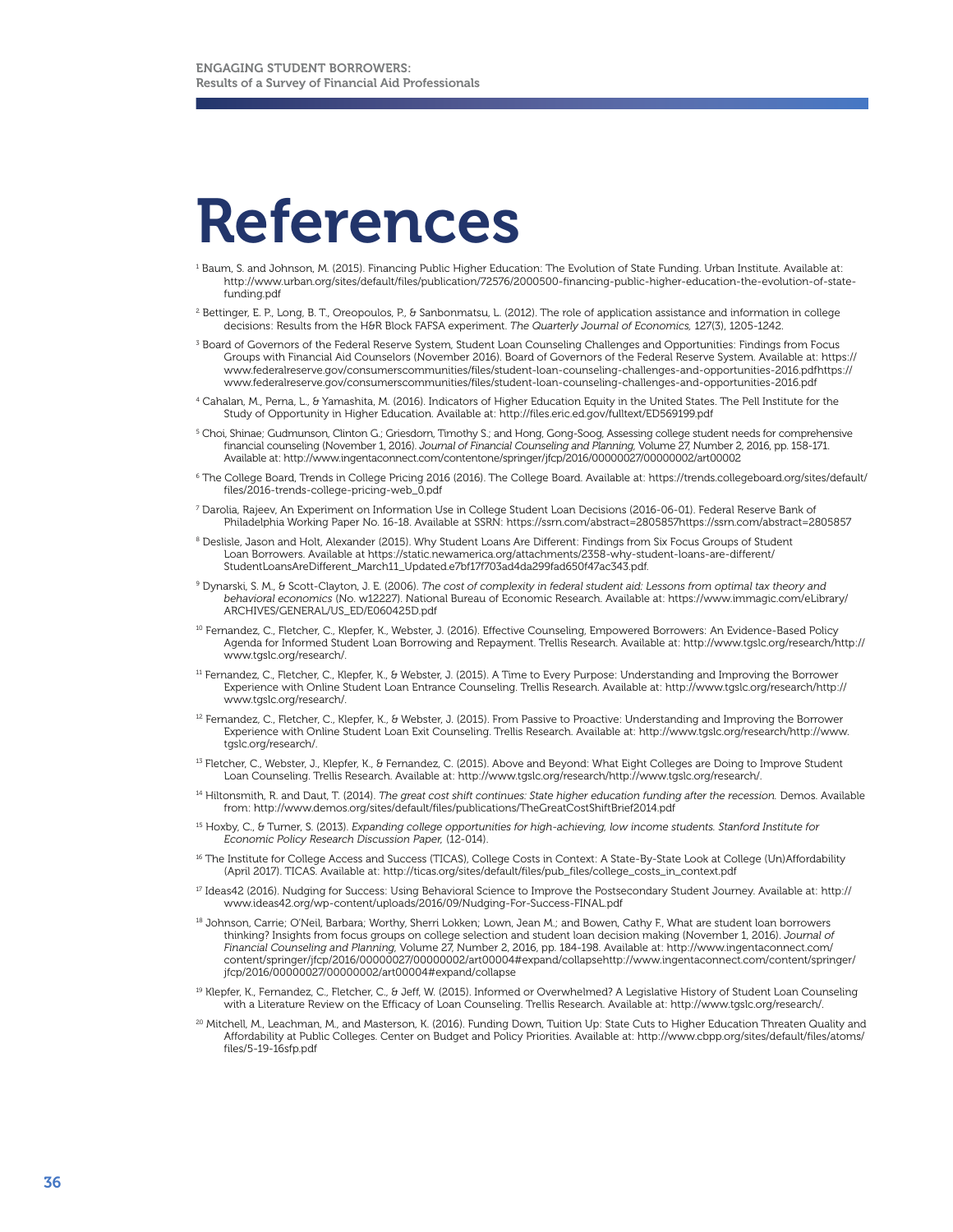- <sup>21</sup> National Association of Student Financial Aid Administrators, 2016 NASFAA Benchmarking Survey: Key Factors That Impact Financial Aid Office Salaries, Staff Size, Administrative Capacity, and Campus Relations (October 2016), NASFAA.
- <sup>22</sup> Newsworks (April 4, 2017). Amid billions owed in student loans, U.S. taps law firms to recoup small debts from long ago. Available at: http://www.newsworks.org/index.php/local/item/102592-us-increasingly-hires-private-law-firms-to-pursue-long-overduestudent-loan-payments..
- <sup>23</sup> Page, Lindsey, Castleman, Benjamin, and Meyer, Katherine (2016). Customized Nudging to Improve FAFSA Completion and Income Verification. Available at https://papers.ssrn.com/sol3/papers.cfm?abstract\_id=2854345.
- <sup>24</sup> Snyder, Thomas D, Digest of Education Statistics: 2015 (2015), National Center for Education Statistics, U.S. Department of Education. Available at: https://nces.ed.gov/programs/digest/d15/index.asphttps://nces.ed.gov/programs/digest/d15/index.asp
- 25 Stoddard, Christiana; Urban, Carly; and Schmeiser, Maximillian, Can targeted information affect academic performance and borrowing behavior for college students? Evidence from Administrative Data (February 2017). *Economics of Education Review, Volume* 56, pp. 95-109. Available at: http://www.sciencedirect.com/science/article/pii/S0272775716306549
- 26 Trellis Research. (2005). Opening the Doors to Higher Education: Perspectives on the Higher Education Act 40 Years Later. Trellis Research. Available at: www.tg.org/research.
- 27 U.S. Department of the Treasury (2012). The Economics of Higher Education. Available at: https://www.treasury.gov/connect/blog/ Documents/20121212\_Economics%20of%20Higher%20Ed\_vFINAL.pdf
- 28 U.S. Government Accountability Office (2014). Higher education: State Funding Trends and Policies on Affordability. GAO-15-151: Report to the Chairman, Committee on Health, Education, Labor, and Pensions, United States Senate. Available at: http://www. gao.gov/assets/670/667557.pdf